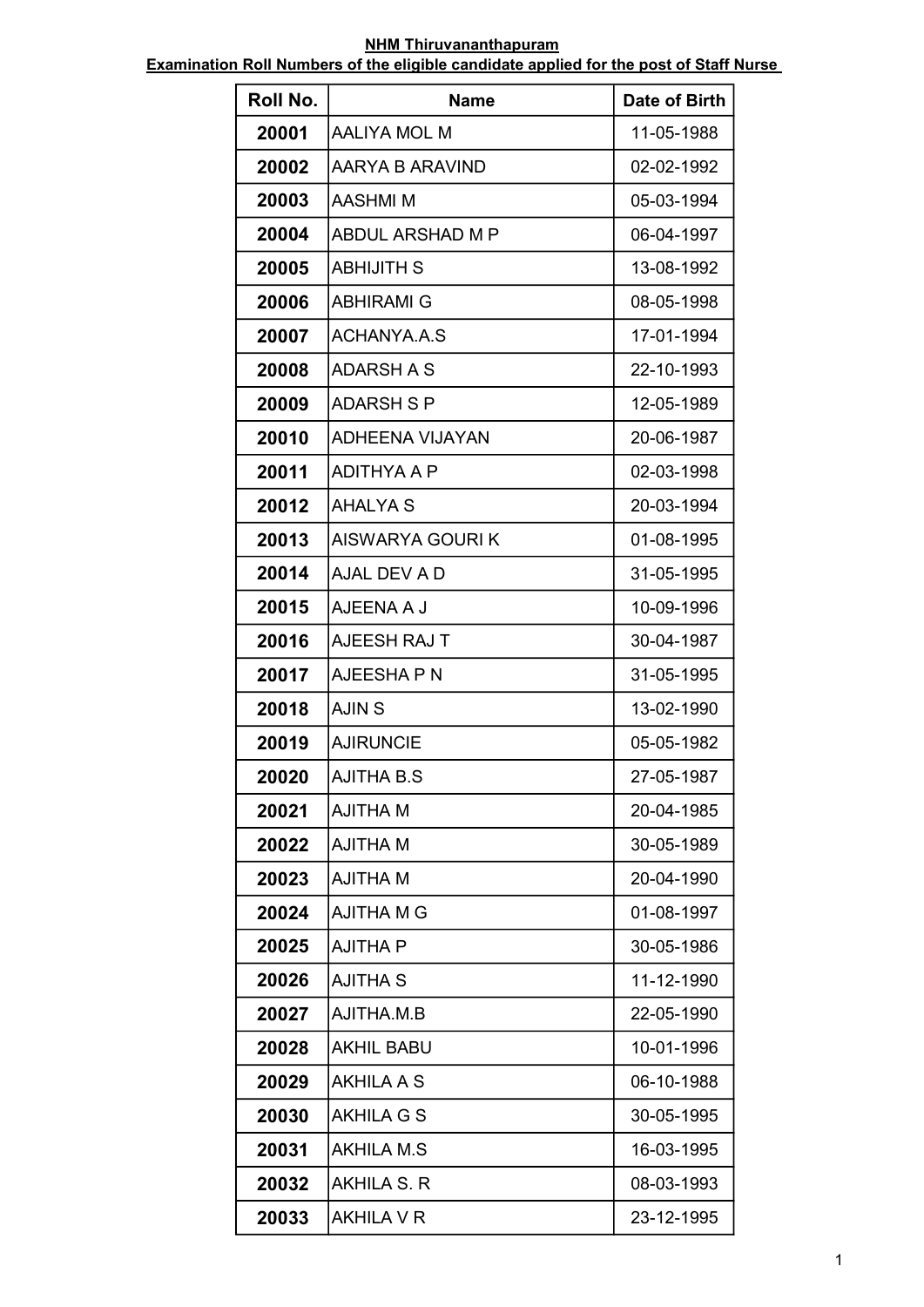| Roll No. | <b>Name</b>               | Date of Birth |
|----------|---------------------------|---------------|
| 20034    | <b>AKHILA VIJAY S</b>     | 24-12-1998    |
| 20035    | AKHILA.S                  | 13-05-1994    |
| 20036    | AKSHARA DILEEP            | 15-08-1997    |
| 20037    | AKSHARA J C               | 12-07-1997    |
| 20038    | AKSHARAPRABHU M S         | 30-03-1995    |
| 20039    | <b>AKSHAYA S S</b>        | 19-06-1998    |
| 20040    | <b>ALFIYA H</b>           | 09-11-1996    |
| 20041    | <b>ALICE GEORGE</b>       | 20-03-1982    |
| 20042    | <b>AMALA CHANDRAN</b>     | 19-09-1998    |
| 20043    | <b>AMALA JOSEPH</b>       | 01-02-1997    |
| 20044    | <b>AMALA K THANKAPPAN</b> | 12-12-1990    |
| 20045    | <b>AMALA S</b>            | 30-05-1987    |
| 20046    | <b>AMBILIS</b>            | 22-10-1992    |
| 20047    | <b>AMRITHA S R</b>        | 16-07-1998    |
| 20048    | AMRITHA U S               | 22-09-1995    |
| 20049    | <b>AMRUTHA K RAVI</b>     | 31-05-1994    |
| 20050    | ANAGHAMOL P.G             | 01-02-1997    |
| 20051    | <b>ANANTHALEKSHMI A S</b> | 04-09-1993    |
| 20052    | ANCHANA B R               | 14-04-1992    |
| 20053    | ANCHANA R SOMAN           | 13-11-1993    |
| 20054    | <b>ANCHANA SL</b>         | 30-05-1985    |
| 20055    | <b>ANCHUSS</b>            | 29-04-1994    |
| 20056    | <b>ANCHU VIJAYAN R</b>    | 22-03-1997    |
| 20057    | <b>ANCIL GEORGE SV</b>    | 08-06-1993    |
| 20058    | <b>ANCY MOL B T</b>       | 25-05-1987    |
| 20059    | ANCY PILOT V R            | 06-08-1991    |
| 20060    | <b>ANCY THOMAS</b>        | 03-12-1989    |
| 20061    | <b>ANCYDAS SC</b>         | 13-03-1996    |
| 20062    | <b>ANCYMOL M</b>          | 20-05-1988    |
| 20063    | <b>ANEESH KUMAR D</b>     | 01-12-1986    |
| 20064    | ANEESHA A S               | 07-12-1995    |
| 20065    | <b>ANEESHAR</b>           | 15-09-1994    |
| 20066    | ANEESHARG                 | 20-02-1993    |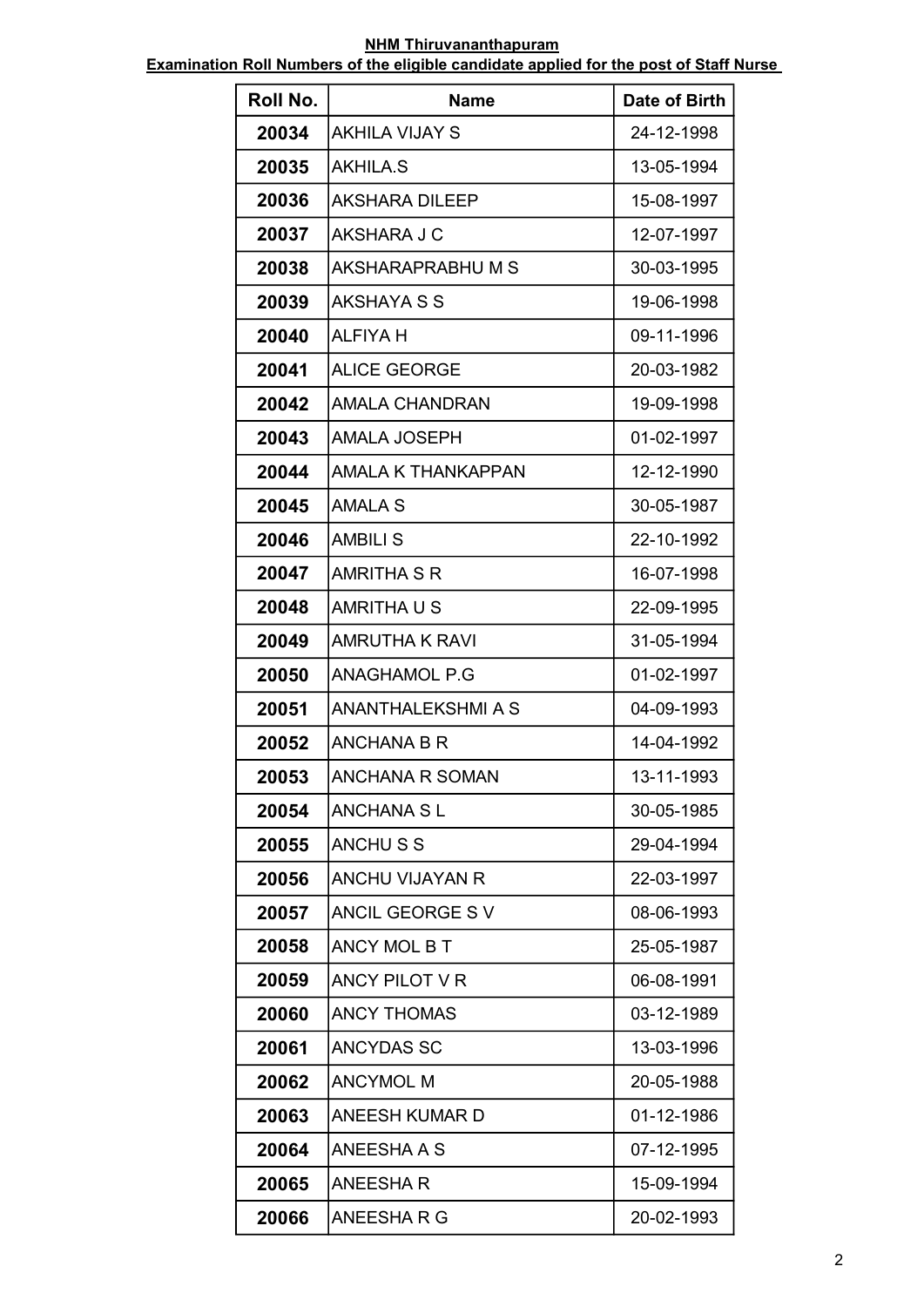| Roll No. | <b>Name</b>              | Date of Birth |
|----------|--------------------------|---------------|
| 20067    | ANEESHA U                | 15-05-1994    |
| 20068    | ANEESHA.A                | 12-11-1996    |
| 20069    | ANEETA L M               | 09-05-1992    |
| 20070    | <b>ANI VARUGHESE</b>     | 26-04-1986    |
| 20071    | <b>ANIE K BOBAN</b>      | 09-02-1998    |
| 20072    | ANIL RAJ T S             | 10-05-1992    |
| 20073    | ANILA A                  | 08-06-1994    |
| 20074    | <b>ANILA V S</b>         | 15-05-1984    |
| 20075    | <b>ANJALIS</b>           | 05-08-1996    |
| 20076    | <b>ANJALI S NAIR</b>     | 05-03-1992    |
| 20077    | <b>ANJALI U B</b>        | 19-03-1996    |
| 20078    | ANJALI.V.A               | 01-06-1994    |
| 20079    | <b>ANJALIKRISHNA G P</b> | 15-05-1990    |
| 20080    | ANJANA M                 | 29-12-1996    |
| 20081    | <b>ANJANA S NAIR</b>     | 12-01-1997    |
| 20082    | ANJANA.C.J               | 02-02-1991    |
| 20083    | <b>ANJIMA S S</b>        | 05-08-1997    |
| 20084    | ANJITHA AJAYAN D         | 30-09-1992    |
| 20085    | <b>ANJITHA ASOK</b>      | 14-02-1995    |
| 20086    | <b>ANJITHA M.B</b>       | 05-09-1997    |
| 20087    | <b>ANJITHA S</b>         | 18-10-1996    |
| 20088    | ANJU A S                 | 15-04-1997    |
| 20089    | ANJU B K                 | 24-07-1996    |
| 20090    | ANJU B S                 | 23-09-1989    |
| 20091    | ANJU C S                 | 10-08-1997    |
| 20092    | ANJU DAS G M             | 12-05-1995    |
| 20093    | <b>ANJU DIVAKARAN</b>    | 17-11-1995    |
| 20094    | ANJUNL                   | 10-06-1993    |
| 20095    | <b>ANJUS</b>             | 15-05-1990    |
| 20096    | ANJUSK                   | 09-04-1991    |
| 20097    | <b>ANJUSL</b>            | 10-12-1996    |
| 20098    | ANJU S R                 | 20-01-1989    |
| 20099    | <b>ANJU STEPHEN</b>      | 04-07-1995    |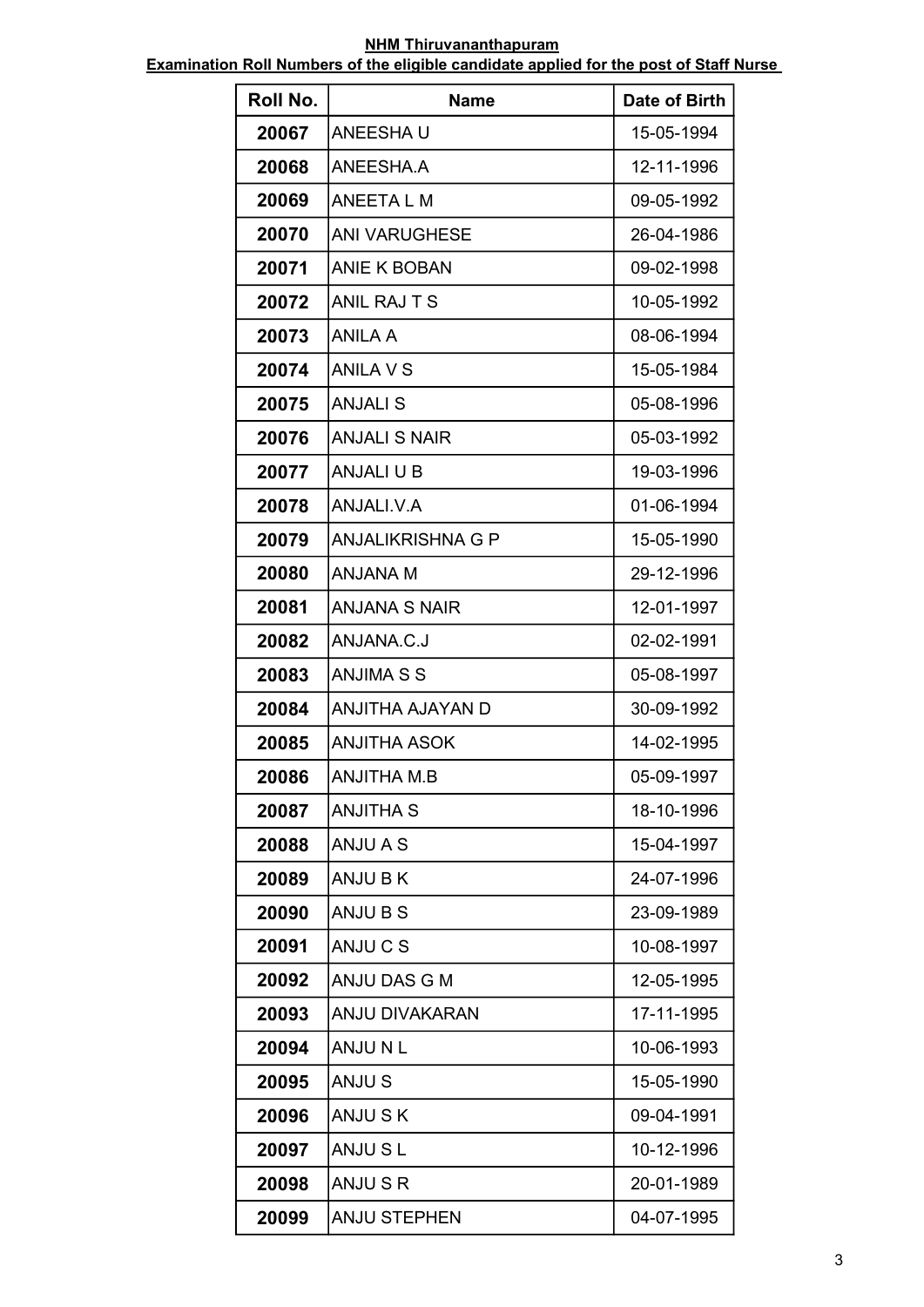| Roll No. | <b>Name</b>             | Date of Birth |
|----------|-------------------------|---------------|
| 20100    | <b>ANJU U</b>           | 16-05-1989    |
| 20101    | ANJU V S                | 09-03-1987    |
| 20102    | <b>ANNIE ANCIL</b>      | 15-05-1993    |
| 20103    | <b>ANNIE GEORGE</b>     | 12-07-1995    |
| 20104    | ANNIE SENAN D B         | 11-06-1994    |
| 20105    | <b>ANOOP MS</b>         | 04-08-1998    |
| 20106    | ANOOP R S               | 08-05-1985    |
| 20107    | <b>ANOOP S</b>          | 26-10-1996    |
| 20108    | <b>ANSI RAJ.R</b>       | 09-10-1995    |
| 20109    | <b>ANSU PRAKASH</b>     | 12-06-1997    |
| 20110    | <b>ANU K MATHEW</b>     | 30-04-1985    |
| 20111    | ANU <sub>S</sub>        | 16-05-1993    |
| 20112    | ANU. P                  | 14-06-1994    |
| 20113    | ANUJA SANTHOSH          | 06-07-1996    |
| 20114    | <b>ANUKRISHNA M</b>     | 07-05-1999    |
| 20115    | <b>ANUMOL K M</b>       | 12-08-1988    |
| 20116    | <b>ANUPAMA A</b>        | 09-11-1996    |
| 20117    | <b>ANUPAMA G L</b>      | 27-10-1991    |
| 20118    | APARNA A R              | 07-02-1996    |
| 20119    | <b>APARNA R NAIR</b>    | 29-07-1993    |
| 20120    | APARNABABU B L          | 22-01-1994    |
| 20121    | APSARA VIJAYAN V M      | 10-06-1995    |
| 20122    | <b>ARATHY J S</b>       | 12-04-1995    |
| 20123    | <b>ARAVIND JYOTHI S</b> | 28-06-1992    |
| 20124    | ARAVIND NARAYANAN GB    | 29-04-1994    |
| 20125    | <b>ARAVIND S S</b>      | 27-05-1992    |
| 20126    | <b>ARCHA K JAYAN</b>    | 08-09-1996    |
| 20127    | ARCHANA A S             | 15-05-1994    |
| 20128    | ARCHANA A S             | 17-08-1997    |
| 20129    | <b>ARCHANA C T</b>      | 30-05-1995    |
| 20130    | ARCHANA J S             | 27-04-1994    |
| 20131    | ARCHANA M J             | 30-05-1991    |
| 20132    | ARCHANA M S NAIR        | 16-03-1988    |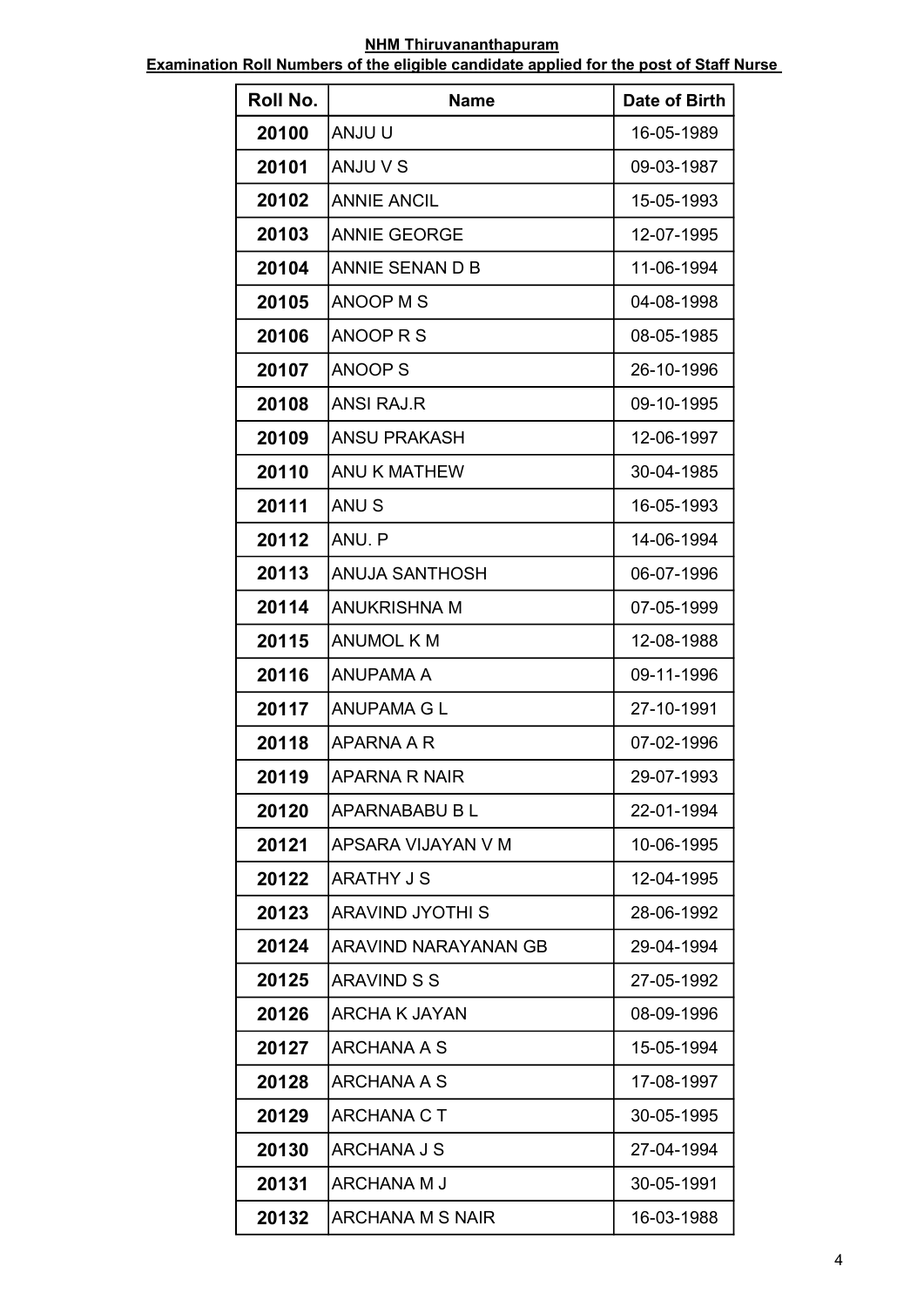| Roll No. | <b>Name</b>            | Date of Birth |
|----------|------------------------|---------------|
| 20133    | ARCHANA R S            | 15-05-1991    |
| 20134    | <b>ARCHANA S</b>       | 31-05-1990    |
| 20135    | ARCHANA V B            | 31-05-1994    |
| 20136    | <b>ARCHANA V NAIR</b>  | 26-02-1993    |
| 20137    | ARCHANA, R             | 10-09-1997    |
| 20138    | ARCHANA, S. R          | 22-05-1994    |
| 20139    | ARSHA P                | 29-05-1996    |
| 20140    | <b>ARSHA S N</b>       | 04-09-1997    |
| 20141    | <b>ARUL LEKSHMI SL</b> | 20-04-1992    |
| 20142    | <b>ARUN K A</b>        | 10-03-1990    |
| 20143    | <b>ARUN PRASAD P</b>   | 10-05-1990    |
| 20144    | ARUNAMOL B V           | 20-08-1992    |
| 20145    | <b>ARUNIMA S A</b>     | 10-05-1996    |
| 20146    | ARYA A B               | 07-04-1994    |
| 20147    | ARYA C S               | 02-07-1997    |
| 20148    | ARYA CHANDRAN A C      | 09-12-1996    |
| 20149    | ARYA JUSTUS J B        | 25-05-1995    |
| 20150    | ARYA KALYAN A P        | 16-02-1994    |
| 20151    | ARYA KRISHNA K         | 02-05-1994    |
| 20152    | ARYA L M               | 01-11-1992    |
| 20153    | ARYAL <sub>S</sub>     | 09-10-1998    |
| 20154    | ARYA M R               | 20-05-1996    |
| 20155    | <b>ARYAMS</b>          | 02-01-1998    |
| 20156    | <b>ARYA MOHAN</b>      | 21-03-1992    |
| 20157    | ARYA R S               | 13-05-1993    |
| 20158    | ARYA R S               | 29-10-1992    |
| 20159    | <b>ARYA RAJAN</b>      | 29-01-1994    |
| 20160    | ARYA S B               | 30-05-1996    |
| 20161    | <b>ARYA S NAIR</b>     | 09-04-1997    |
| 20162    | ARYA S R               | 30-05-1993    |
| 20163    | ARYA S S               | 10-05-1996    |
| 20164    | ARYA V J               | 20-01-1991    |
| 20165    | <b>ARYA VS</b>         | 22-08-1995    |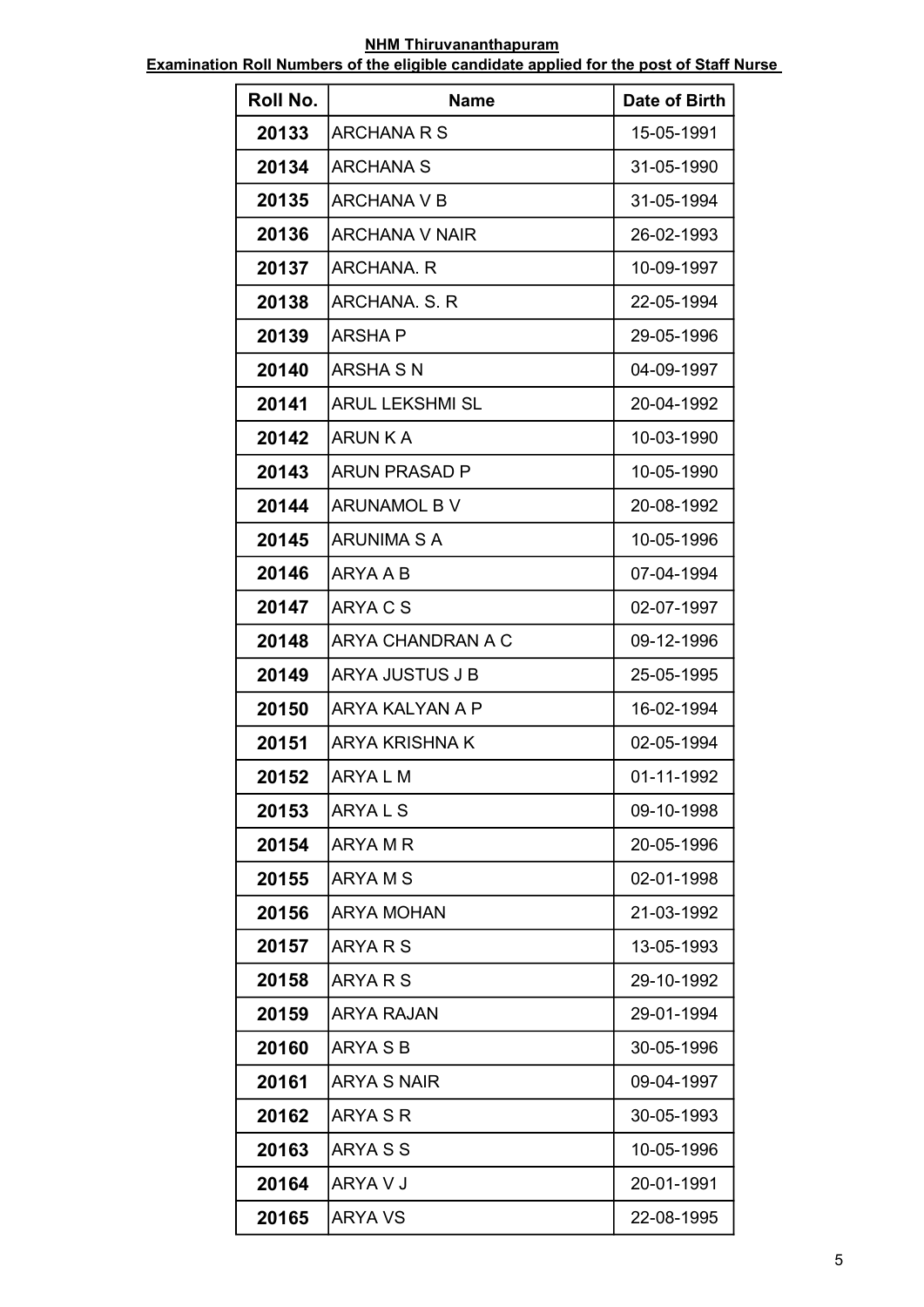| Roll No. | <b>Name</b>            | Date of Birth |
|----------|------------------------|---------------|
| 20166    | ARYA.A.R               | 20-04-1993    |
| 20167    | ASEENA J               | 02-08-1995    |
| 20168    | <b>ASEENATI</b>        | 30-06-1992    |
| 20169    | ASHA CHANDRAN B R      | 15-01-1997    |
| 20170    | ASHA K                 | 04-02-1989    |
| 20171    | ASHA MOHAN M           | 28-01-1997    |
| 20172    | ASHAUS                 | 02-01-1997    |
| 20173    | <b>ASHA VJ</b>         | 15-05-1991    |
| 20174    | <b>ASHARAJ SU</b>      | 07-10-1997    |
| 20175    | <b>ASHIFA.A</b>        | 12-07-1995    |
| 20176    | <b>ASHIK ABBAS S</b>   | 24-10-1995    |
| 20177    | ASWANI S.V             | 01-08-1990    |
| 20178    | <b>ASWANI A</b>        | 03-10-1996    |
| 20179    | <b>ASWANI A.K</b>      | 03-10-1995    |
| 20180    | <b>ASWANISA</b>        | 30-05-1997    |
| 20181    | ASWATHY, P             | 28-05-1991    |
| 20182    | <b>ASWATHY A R</b>     | 19-12-1995    |
| 20804    | <b>ASWATHY A S</b>     | 18-03-1992    |
| 20183    | ASWATHY B R            | 22-05-1993    |
| 20184    | <b>ASWATHY C</b>       | 29-05-1992    |
| 20185    | ASWATHY C S            | 17-11-1988    |
| 20186    | <b>ASWATHY DAS S</b>   | 16-06-1993    |
| 20187    | <b>ASWATHY G S</b>     | 04-10-1989    |
| 20188    | <b>ASWATHY J</b>       | 06-05-1990    |
| 20189    | ASWATHY J M            | 23-02-1996    |
| 20190    | ASWATHY J R            | 15-05-1989    |
| 20191    | <b>ASWATHY J S</b>     | 18-12-1990    |
| 20192    | <b>ASWATHY J S</b>     | 09-09-1989    |
| 20193    | <b>ASWATHY L S</b>     | 19-04-1999    |
| 20194    | ASWATHY L. K           | 14-01-1994    |
| 20195    | <b>ASWATHY M A</b>     | 01-09-1997    |
| 20196    | ASWATHY M J            | 28-03-1988    |
| 20197    | <b>ASWATHY MOHAN M</b> | 04-04-1992    |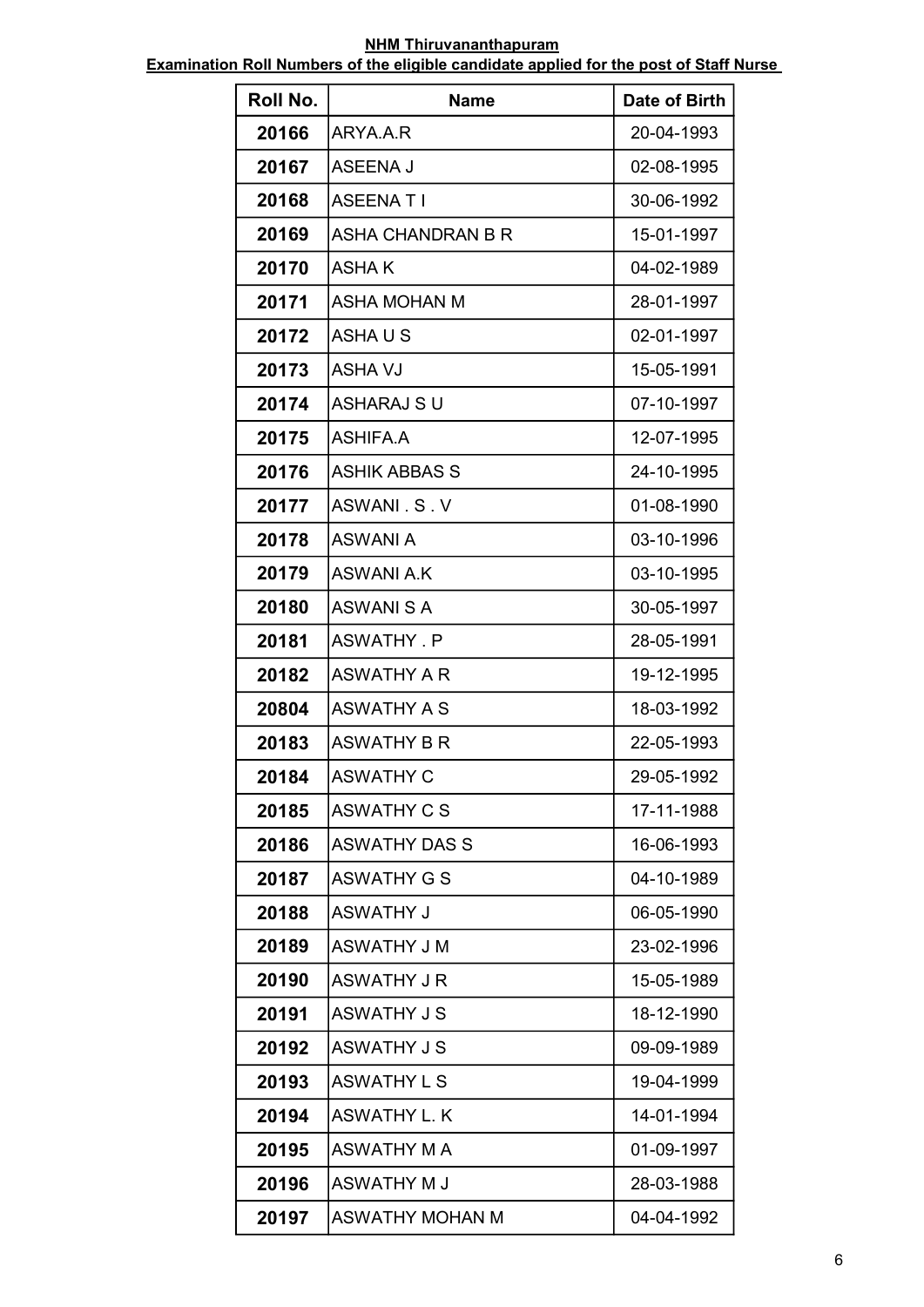| Roll No. | <b>Name</b>              | Date of Birth |
|----------|--------------------------|---------------|
| 20198    | ASWATHY R                | 28-09-1991    |
| 20199    | <b>ASWATHY R S</b>       | 27-12-1990    |
| 20200    | <b>ASWATHY R S</b>       | 25-05-1992    |
| 20201    | <b>ASWATHY RV</b>        | 14-05-1988    |
| 20202    | ASWATHY RAJ V M          | 25-05-1994    |
| 20203    | <b>ASWATHY S M</b>       | 07-07-1997    |
| 20204    | <b>ASWATHY S V DAS</b>   | 12-09-1995    |
| 20205    | <b>ASWATHY SURENDRAN</b> | 16-04-1995    |
| 20206    | <b>ASWATHY UK</b>        | 20-05-1993    |
| 20207    | <b>ASWATHY V</b>         | 17-05-1993    |
| 20208    | <b>ASWATHY V C</b>       | 09-11-1992    |
| 20209    | <b>ASWATHY V S</b>       | 22-09-1991    |
| 20210    | ASWATHY, P. C            | 03-01-1993    |
| 20211    | ASWATHYKRISHNA M.G       | 19-06-1990    |
| 20212    | <b>ATHIRA A S</b>        | 01-05-1995    |
| 20213    | ATHIRA A S               | 12-07-1993    |
| 20214    | <b>ATHIRA BL</b>         | 02-03-1993    |
| 20215    | <b>ATHIRA B NAIR</b>     | 26-05-1996    |
| 20216    | <b>ATHIRA B S</b>        | 11-03-1995    |
| 20217    | ATHIRA BABU SHARMA       | 03-04-1993    |
| 20218    | <b>ATHIRA G S</b>        | 04-08-1996    |
| 20219    | <b>ATHIRA M S</b>        | 15-05-1993    |
| 20220    | <b>ATHIRA R</b>          | 03-01-1996    |
| 20221    | <b>ATHIRA R</b>          | 06-06-1996    |
| 20222    | ATHIRA S                 | 11-12-1993    |
| 20223    | <b>ATHIRA S</b>          | 20-04-1993    |
| 20224    | <b>ATHIRA S</b>          | 09-11-1998    |
| 20225    | <b>ATHIRA S R</b>        | 14-07-1996    |
| 20226    | <b>ATHIRA S S</b>        | 10-02-1991    |
| 20227    | ATHIRA SUDHAN K S        | 05-04-1996    |
| 20228    | <b>ATHIRA T</b>          | 27-05-1990    |
| 20229    | <b>ATHIRA TU</b>         | 15-08-1994    |
| 20230    | <b>ATHIRA V L</b>        | 30-04-1995    |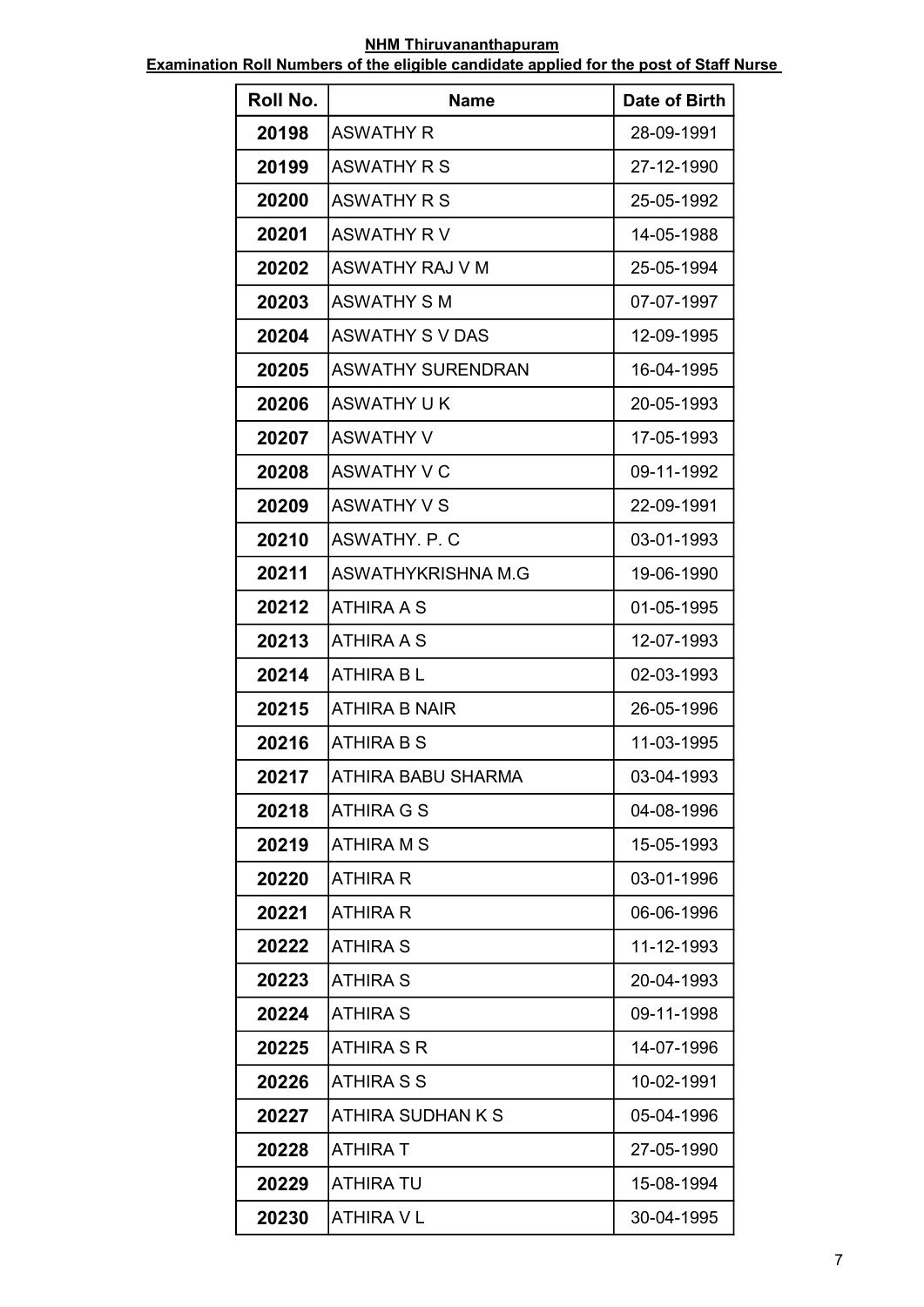| Roll No. | <b>Name</b>               | Date of Birth |
|----------|---------------------------|---------------|
| 20231    | <b>ATHULYA ANAND</b>      | 23-04-1994    |
| 20232    | <b>ATHULYA MOHAN</b>      | 24-11-1997    |
| 20233    | ATHULYA.B                 | 28-03-1999    |
| 20234    | <b>AVANI ANIL</b>         | 17-04-1996    |
| 20235    | <b>BEENA N WILSON</b>     | 15-10-1991    |
| 20236    | <b>BEENA S</b>            | 13-08-1990    |
| 20237    | <b>BENEESHAVJ</b>         | 28-06-1995    |
| 20238    | <b>BHAVYA D R</b>         | 21-02-1993    |
| 20239    | <b>BIJIMP</b>             | 25-05-1991    |
| 20240    | <b>BIJI WILSON</b>        | 28-05-1994    |
| 20241    | <b>BIJIMOL B S</b>        | 22-07-1996    |
| 20242    | <b>BIJINI V</b>           | 18-09-1994    |
| 20243    | <b>BINCHUMOL R</b>        | 14-05-1988    |
| 20244    | <b>BINCY ALBERT</b>       | 30-05-1989    |
| 20245    | <b>BINCY JOY W B</b>      | 25-05-1998    |
| 20246    | <b>BINDIYA P B</b>        | 28-12-1995    |
| 20247    | <b>BINDU KALA V R</b>     | 13-11-1981    |
| 20248    | <b>BINDULEKHA V</b>       | 30-05-1983    |
| 20249    | <b>BINDURAJ S V</b>       | 25-12-1991    |
| 20250    | <b>BINILA V B</b>         | 19-03-1996    |
| 20251    | <b>BINITHA S S</b>        | 10-04-1997    |
| 20252    | <b>BINOY B</b>            | 25-05-1998    |
| 20253    | <b>BINTA BL</b>           | 17-05-1995    |
| 20254    | <b>BISMIDJ</b>            | 30-05-1993    |
| 20255    | <b>BISMITHA HANEEFA R</b> | 19-01-1989    |
| 20256    | <b>BIVIN V</b>            | 04-05-1992    |
| 20257    | <b>BLESSY T P</b>         | 29-05-1995    |
| 20258    | CANAAN B.M.               | 04-10-1992    |
| 20259    | <b>CHINCHUM</b>           | 30-05-1994    |
| 20260    | <b>CHINCHUR</b>           | 28-05-1992    |
| 20261    | <b>CHINCHUS</b>           | 05-05-1990    |
| 20262    | <b>CHINCHUSL</b>          | 06-05-1995    |
| 20263    | <b>CHINCHUSS</b>          | 31-05-1987    |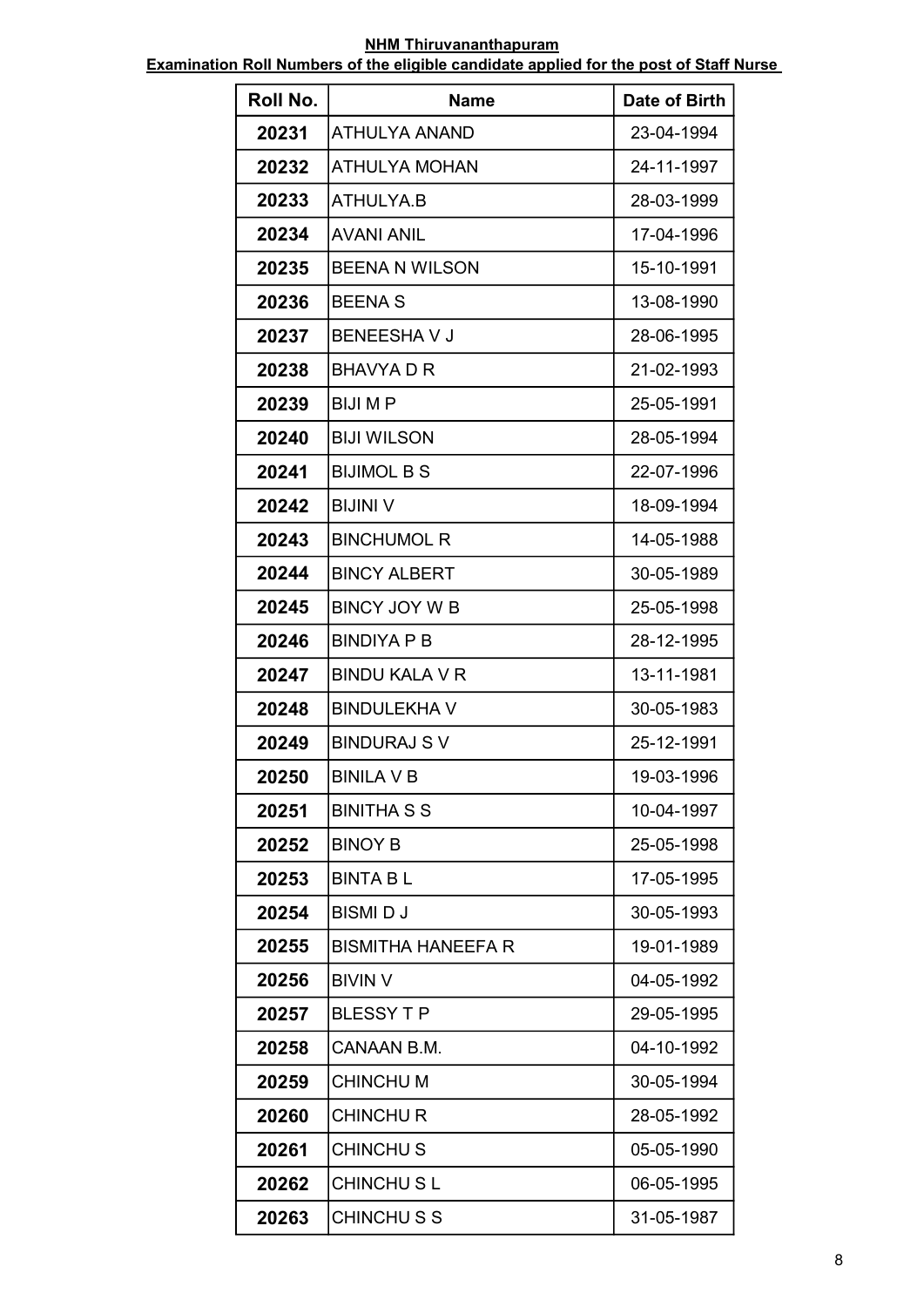| Roll No. | <b>Name</b>            | Date of Birth |
|----------|------------------------|---------------|
| 20264    | <b>CHINNUMOL S S</b>   | 19-05-1992    |
| 20265    | <b>CHITHRAKV</b>       | 26-05-1987    |
| 20266    | <b>CHITRAKJ</b>        | 20-05-1985    |
| 20267    | <b>DARSHANA MOHAN</b>  | 07-06-1997    |
| 20268    | DAYA M SANAL           | 25-02-1998    |
| 20269    | DAYANA RAJ D.R         | 25-05-1990    |
| 20270    | DEEPA FELIX M S        | 27-05-1991    |
| 20271    | DEEPA L                | 10-05-1990    |
| 20272    | <b>DEEPAPS</b>         | 31-05-1989    |
| 20273    | <b>DEEPA S R</b>       | 20-05-1993    |
| 20274    | <b>DEEPADAS G L</b>    | 18-10-1993    |
| 20275    | DEEPIKA P J            | 13-05-1987    |
| 20276    | <b>DEEPTHIRS</b>       | 19-12-1992    |
| 20277    | <b>DEEPTHIUS</b>       | 22-05-1990    |
| 20278    | DEEPTHI.K.S            | 23-09-1997    |
| 20279    | <b>DESNEY DAVID</b>    | 28-08-1998    |
| 20280    | <b>DEVIPRIYA P S</b>   | 25-05-1985    |
| 20281    | <b>DHANYA D</b>        | 30-10-1989    |
| 20282    | DHANYA K R             | 31-05-1989    |
| 20283    | <b>DHANYA LARZON L</b> | 30-05-1989    |
| 20284    | DHANYARAJAN P          | 05-12-1992    |
| 20285    | <b>DILUSR</b>          | 24-03-1994    |
| 20286    | <b>DINIMOL C I</b>     | 20-05-1988    |
| 20287    | <b>DINUKRISHNA S S</b> | 30-05-1988    |
| 20288    | DIVYA B A              | 26-04-1997    |
| 20289    | DIVYA C V              | 21-05-1987    |
| 20290    | DIVYA L S              | 25-05-1993    |
| 20291    | DIVYA RAJ R            | 31-10-1993    |
| 20292    | DIVYA RAJ S R          | 27-05-1988    |
| 20293    | DIVYA S                | 08-02-1996    |
| 20294    | <b>DIVYA S C NAIR</b>  | 26-05-1991    |
| 20295    | <b>DIVYA S S</b>       | 31-01-1996    |
| 20296    | DIVYA SAGAR V J        | 18-05-1987    |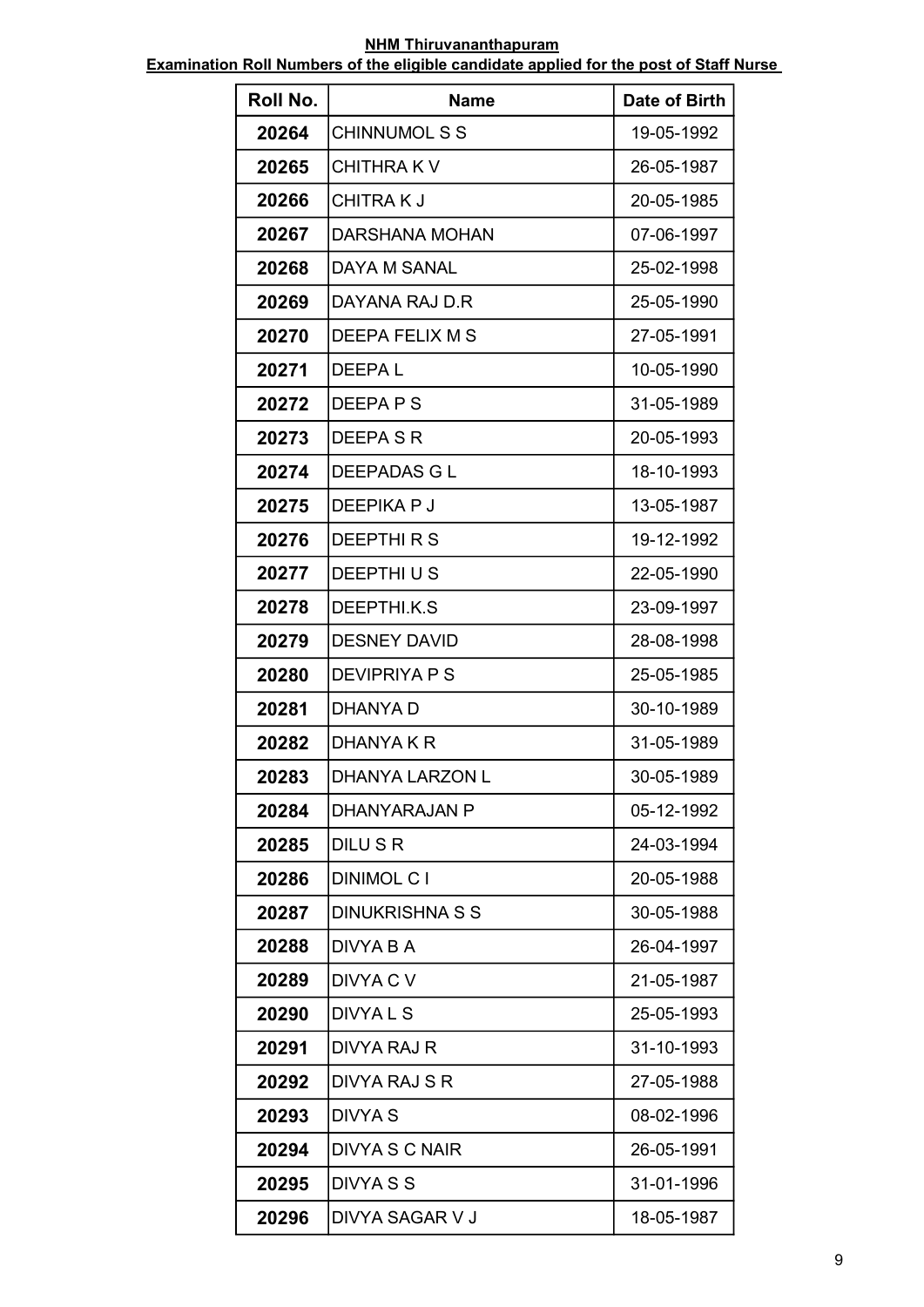| Roll No. | <b>Name</b>                | Date of Birth |
|----------|----------------------------|---------------|
| 20297    | DIVYA.P                    | 30-05-1988    |
| 20298    | DIVYAMOL J                 | 25-03-1993    |
| 20299    | <b>DIVYAMOLE M</b>         | 30-04-1989    |
| 20300    | <b>DIVYARAJ M</b>          | 15-11-1993    |
| 20301    | DRISYA, V.A                | 21-08-1996    |
| 20302    | <b>EVANGELINE ROSE R L</b> | 01-10-1992    |
| 20303    | <b>FABNA R MUHAMMED</b>    | 16-03-1992    |
| 20304    | <b>FARHANA S</b>           | 22-10-1995    |
| 20305    | <b>FATHIMA A S</b>         | 31-12-1995    |
| 20306    | <b>FEBASS</b>              | 30-10-1998    |
| 20307    | GAADHA.A.P                 | 25-08-1993    |
| 20308    | <b>GAYATHRIK</b>           | 09-02-1999    |
| 20309    | <b>GAYATHRI.M</b>          | 19-05-1996    |
| 20310    | <b>GEETHA V R</b>          | 19-05-1986    |
| 20311    | <b>GEETHU JAYAN U</b>      | 27-08-1994    |
| 20312    | <b>GEETHUM</b>             | 12-03-1991    |
| 20313    | <b>GISHA JERRY</b>         | 03-05-1986    |
| 20314    | <b>GISHNU GOPINATH</b>     | 19-03-1995    |
| 20315    | <b>GOKUL.S</b>             | 13-05-1996    |
| 20316    | <b>GOPIKA B</b>            | 28-11-1995    |
| 20317    | <b>GOPIKA H S</b>          | 10-09-1997    |
| 20318    | <b>GOPIKA J</b>            | 21-12-1995    |
| 20319    | <b>GOPIKA PREMAN</b>       | 13-09-1995    |
| 20320    | <b>GOPIKA SOORAJ</b>       | 15-03-1988    |
| 20321    | <b>GOPIKA.G</b>            | 21-07-1998    |
| 20322    | <b>GOURI GIREESH</b>       | 01-06-1996    |
| 20323    | <b>GRACE JOHNIA</b>        | 11-04-1994    |
| 20324    | <b>GREENARAJ D S</b>       | 02-03-1993    |
| 20325    | <b>GREESHMA G</b>          | 01-04-1998    |
| 20326    | <b>GREESHMA G KURUP</b>    | 31-05-1991    |
| 20327    | <b>HANCY STELLUS</b>       | 27-03-1996    |
| 20328    | <b>HARITHA H B</b>         | 28-02-1996    |
| 20329    | <b>HARITHA ASOK.A</b>      | 13-08-1997    |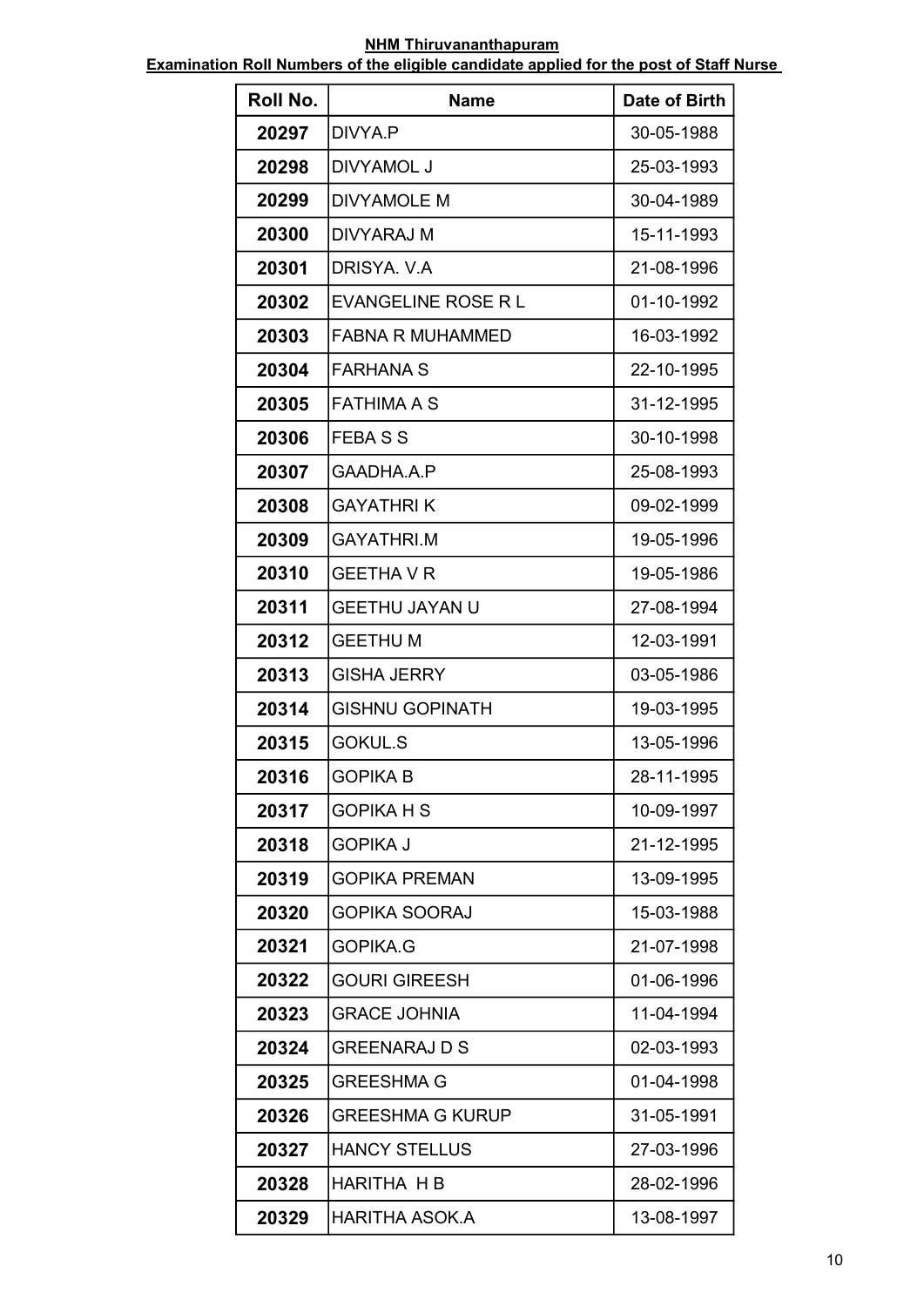| Roll No. | <b>Name</b>                | Date of Birth |
|----------|----------------------------|---------------|
| 20330    | HARITHA S                  | 01-02-1996    |
| 20331    | HONEY P S                  | 30-03-1991    |
| 20332    | <b>HUSNA A</b>             | 26-07-1990    |
| 20333    | <b>INDULEKHA S.S.</b>      | 22-05-1994    |
| 20334    | <b>JAISYMOL P CONSTANT</b> | 20-05-1991    |
| 20335    | <b>JASNA S</b>             | 09-11-1996    |
| 20336    | JAYADEV.D                  | 27-12-1986    |
| 20337    | <b>JAYALEKSHMI M J</b>     | 29-05-1991    |
| 20338    | <b>JAYALEKSHMI R</b>       | 06-04-1991    |
| 20339    | <b>JAYALEKSHMI S J</b>     | 27-02-1998    |
| 20340    | <b>JAYASREE P</b>          | 02-05-1996    |
| 20341    | JAYASREE. M.P              | 29-11-1995    |
| 20342    | <b>JEENA BABU S S</b>      | 04-08-1994    |
| 20343    | <b>JEFINA B</b>            | 08-05-1989    |
| 20344    | <b>JESSENY JOHN</b>        | 04-05-1997    |
| 20345    | <b>JESSY K</b>             | 05-06-1989    |
| 20346    | <b>JIJI SOMAN</b>          | 03-03-1995    |
| 20347    | <b>JINCHU J SATHEESH</b>   | 10-02-1994    |
| 20348    | <b>JINCY G R</b>           | 08-02-1990    |
| 20349    | JINCY M J                  | 04-06-1996    |
| 20350    | <b>JINCY M J</b>           | 03-05-1989    |
| 20351    | <b>JINCY SATHYAN S U</b>   | 15-08-1995    |
| 20352    | <b>JINCY TITUS.R</b>       | 26-09-1990    |
| 20353    | <b>JINCY.S</b>             | 25-05-1995    |
| 20354    | <b>JINI C JOHNY</b>        | 08-03-1993    |
| 20355    | <b>JINI MOL S</b>          | 31-05-1983    |
| 20356    | <b>JINIPS</b>              | 31-07-1990    |
| 20357    | <b>JINI S MOHAN</b>        | 20-05-1997    |
| 20358    | <b>JINNY PHILIP</b>        | 12-07-1982    |
| 20359    | <b>JINO A R</b>            | 02-06-1996    |
| 20360    | <b>JISA JAMES</b>          | 18-05-1998    |
| 20361    | <b>JISHA DAS T</b>         | 30-09-1993    |
| 20362    | <b>JISHA P B</b>           | 05-11-1989    |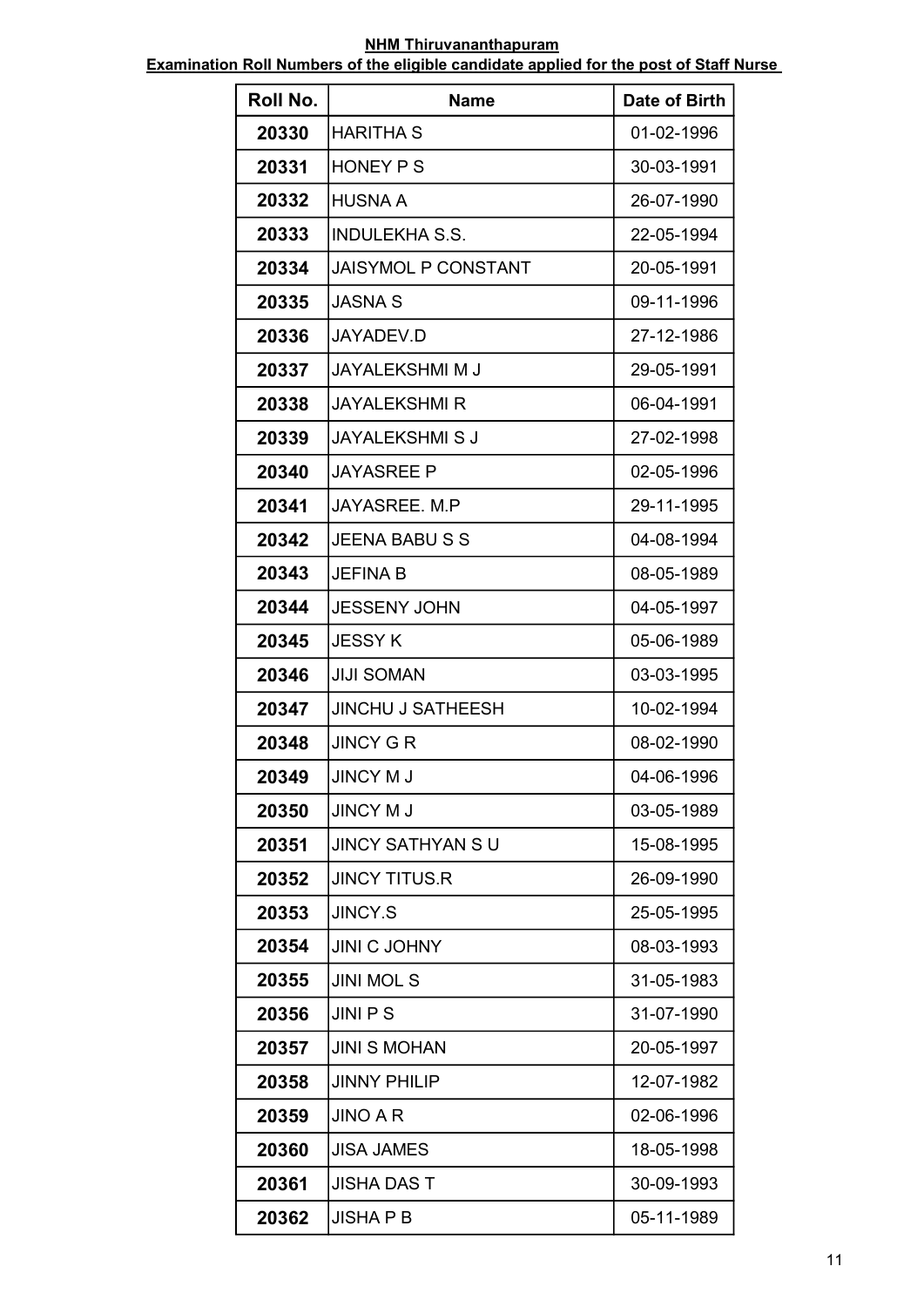| Roll No. | Name                          | Date of Birth |
|----------|-------------------------------|---------------|
| 20363    | JISHA S RAJ                   | 20-05-1989    |
| 20364    | <b>JISHA.A.KARIM</b>          | 25-05-1987    |
| 20365    | <b>JISHAMOL V</b>             | 25-09-1982    |
| 20366    | <b>JISSA ACHU</b>             | 31-01-1995    |
| 20367    | <b>JITHU CHERIAN</b>          | 23-08-1994    |
| 20368    | <b>JOSE MON JOHN</b>          | 15-05-1986    |
| 20369    | JOSMY J R                     | 22-06-1994    |
| 20370    | <b>JUBY ALEYAMMA VARGHESE</b> | 18-04-1998    |
| 20371    | <b>JYOTHIGILBERT</b>          | 29-04-1990    |
| 20372    | <b>KARISHMA V S</b>           | 09-04-1995    |
| 20373    | <b>KARTHIKA A J</b>           | 10-04-1997    |
| 20374    | <b>KARTHIKA A R</b>           | 14-07-1993    |
| 20375    | <b>KARTHIKA H S</b>           | 04-06-1997    |
| 20376    | <b>KARTHIKA REMESAN</b>       | 27-04-1990    |
| 20377    | <b>KAVITHA S</b>              | 18-05-1983    |
| 20378    | <b>KAVYA PRABEESH</b>         | 16-07-1997    |
| 20379    | KAVYA VIJAYAN                 | 15-05-1998    |
| 20380    | <b>KEERTHI B NAIR</b>         | 10-01-1998    |
| 20381    | KEERTHI J J                   | 18-05-1994    |
| 20382    | <b>KEERTHI NATH M R</b>       | 04-04-1997    |
| 20383    | <b>KESIYA RAJU</b>            | 05-12-1996    |
| 20384    | <b>KIRAN P R</b>              | 16-01-1991    |
| 20385    | <b>KRISHNA BHASKAR</b>        | 06-03-1996    |
| 20386    | <b>KRISHNA PRASAD S G</b>     | 05-04-1995    |
| 20387    | KRISHNA PRIYA K               | 12-12-1991    |
| 20388    | <b>KRISHNA PRIYA K V</b>      | 11-04-1991    |
| 20389    | <b>KRISHNA V U</b>            | 11-05-1990    |
| 20390    | <b>KRISHNAPRIYA O V</b>       | 29-08-1998    |
| 20391    | <b>KRISHNAPRIYA S S</b>       | 23-09-1996    |
| 20392    | <b>KRISHNAPRIYA.P</b>         | 04-01-1992    |
| 20393    | <b>LAKSHMI C S</b>            | 07-11-1993    |
| 20394    | <b>LAKSHMISS</b>              | 14-05-1999    |
| 20395    | LAVANYA L K                   | 09-04-1993    |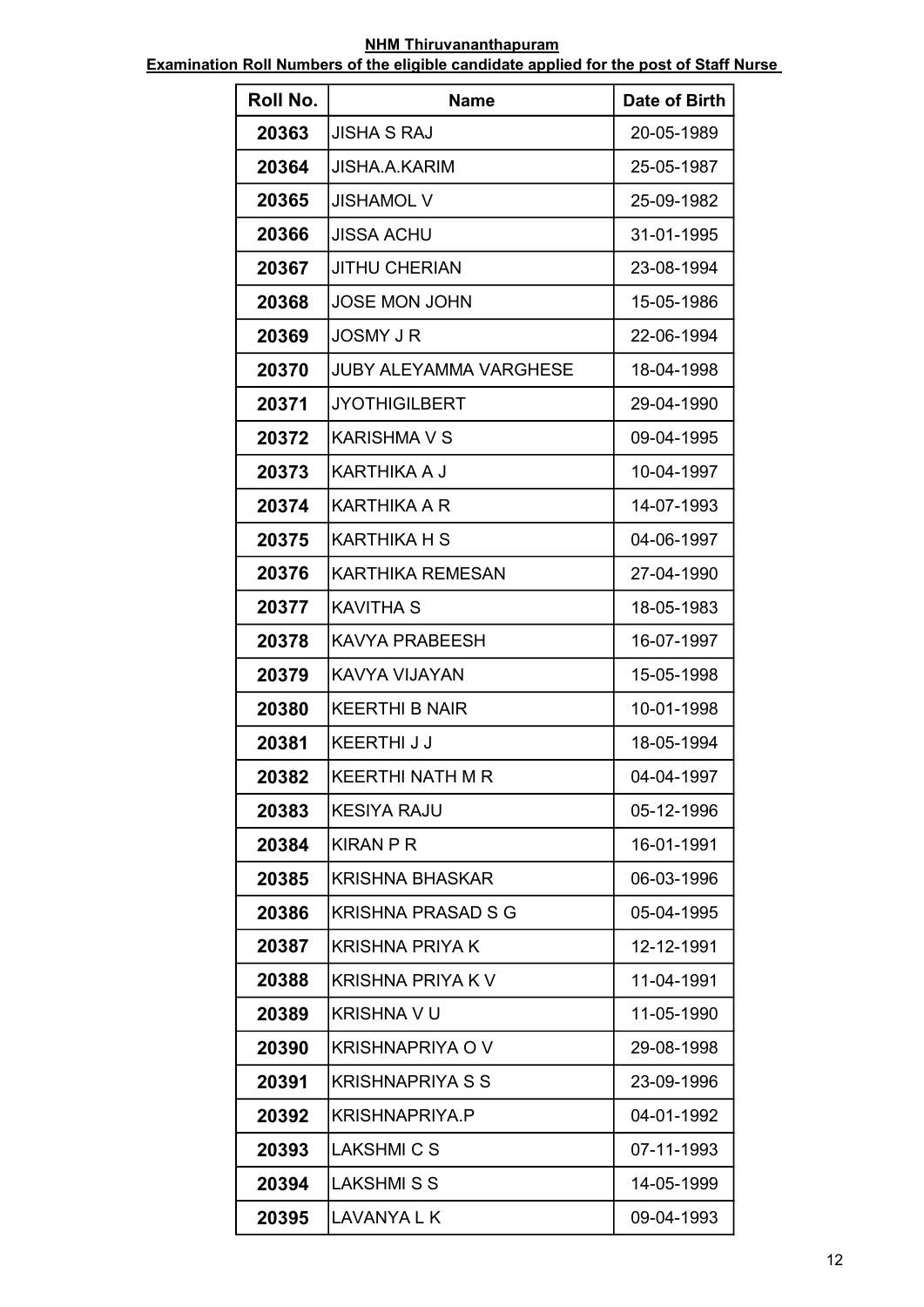| Roll No. | <b>Name</b>                | Date of Birth |
|----------|----------------------------|---------------|
| 20396    | LAVANYA M S                | 15-11-1998    |
| 20397    | <b>LAVANYA SATHEESH AS</b> | 16-12-1997    |
| 20398    | LEKSHMI KANNAN K           | 18-03-1992    |
| 20399    | <b>LEKSHMI NAIR M M</b>    | 15-10-1990    |
| 20400    | <b>LEKSHMI O</b>           | 05-06-1991    |
| 20401    | <b>LEKSHMIS</b>            | 04-06-1991    |
| 20402    | <b>LEKSHMI S NAIR</b>      | 15-05-1988    |
| 20403    | <b>LEKSHMIT</b>            | 07-11-1985    |
| 20404    | <b>LEKSHMY M</b>           | 15-05-1987    |
| 20405    | <b>LIDIYA VARGHESE</b>     | 13-05-1987    |
| 20406    | LIGISHA KUMARAN            | 31-05-1997    |
| 20407    | LIJI B R                   | 01-05-1992    |
| 20408    | <b>LIJI VARGHESE</b>       | 20-10-1989    |
| 20409    | <b>LINCY TN</b>            | 05-08-1989    |
| 20410    | LORD SHIBICS               | 01-10-1991    |
| 20411    | <b>MADHURIMA J</b>         | 31-03-1997    |
| 20412    | MAGI.S.MANOHARAN           | 07-10-1994    |
| 20413    | <b>MAHESH M</b>            | 07-02-1990    |
| 20414    | <b>MAHIMA P</b>            | 29-09-1997    |
| 20415    | <b>MALUBS</b>              | 23-11-1993    |
| 20416    | <b>MALU M</b>              | 12-05-1996    |
| 20417    | <b>MALUS</b>               | 15-02-1996    |
| 20418    | <b>MAMATHA P</b>           | 27-11-1996    |
| 20419    | <b>MANEESHA M</b>          | 20-05-1996    |
| 20420    | MANJU RAJ R S              | 18-03-1993    |
| 20421    | <b>MANJUSR</b>             | 10-05-1997    |
| 20422    | MANUKUTTAN .M.U            | 04-12-1991    |
| 20423    | MARY.S                     | 08-05-1994    |
| 20424    | <b>MARYATLIN.L</b>         | 25-07-1990    |
| 20425    | MEENU D P                  | 08-12-1989    |
| 20426    | <b>MEENU MI</b>            | 16-07-1995    |
| 20427    | <b>MEENU M NAIR</b>        | 07-05-1991    |
| 20428    | <b>MEENUPS</b>             | 20-05-1991    |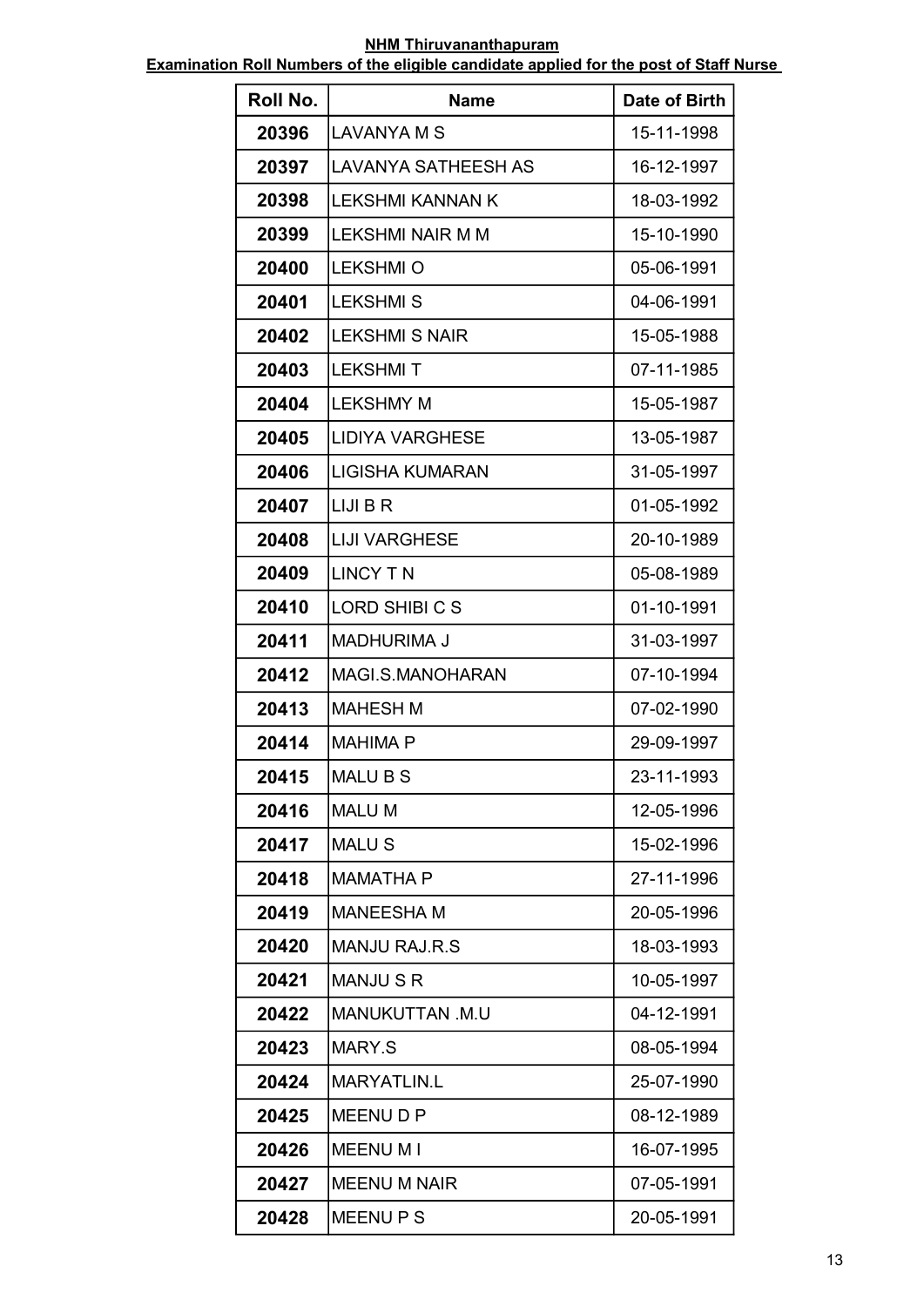| Roll No. | <b>Name</b>            | Date of Birth |
|----------|------------------------|---------------|
| 20429    | <b>MEENUMOL V</b>      | 03-05-1990    |
| 20430    | MEERA K S              | 14-05-1989    |
| 20431    | <b>MEERAL</b>          | 24-11-1996    |
| 20432    | <b>MEERA V NAIR</b>    | 03-09-1995    |
| 20433    | MEGHA A.R.             | 15-10-1997    |
| 20434    | MEGHA M V              | 04-11-1995    |
| 20435    | <b>MENANCY S</b>       | 05-01-1985    |
| 20436    | <b>MERCYYESUDASAN</b>  | 05-08-1997    |
| 20437    | <b>MEURIAL V S</b>     | 18-12-1982    |
| 20438    | <b>MIDHUM</b>          | 12-09-1998    |
| 20439    | <b>MONISHA C</b>       | 16-12-1997    |
| 20440    | <b>MONISHA J</b>       | 24-02-1997    |
| 20441    | MONISHA.L.R            | 28-03-1994    |
| 20442    | <b>MUBEENA S N</b>     | 09-03-1997    |
| 20443    | <b>MUNEERANH</b>       | 05-05-1994    |
| 20444    | <b>MUTHULEKSHMIPR</b>  | 12-04-1991    |
| 20445    | <b>NAINAR</b>          | 30-05-1989    |
| 20446    | <b>NAJEENAY</b>        | 24-08-1989    |
| 20447    | NAYANA S B             | 15-05-1990    |
| 20448    | NAYANA.C.G             | 10-06-1993    |
| 20449    | <b>NAZEENA NAZAR</b>   | 28-11-1988    |
| 20450    | NAZIYA L               | 20-05-1992    |
| 20451    | <b>NEENAKV</b>         | 08-10-1991    |
| 20452    | <b>NEENATA</b>         | 25-08-1995    |
| 20453    | <b>NEENUSS</b>         | 16-12-1997    |
| 20454    | <b>NEETHU .A</b>       | 01-12-1989    |
| 20455    | NEETHU C S             | 10-01-1995    |
| 20456    | <b>NEETHU CHANDRAN</b> | 16-05-1993    |
| 20457    | <b>NEETHU DAS Y L</b>  | 20-06-1995    |
| 20458    | <b>NEETHU GN</b>       | 29-05-1991    |
| 20459    | <b>NEETHUKV</b>        | 10-08-1991    |
| 20460    | NEETHU KRISHNAN K P    | 27-05-1995    |
| 20461    | NEETHU M P             | 22-06-1989    |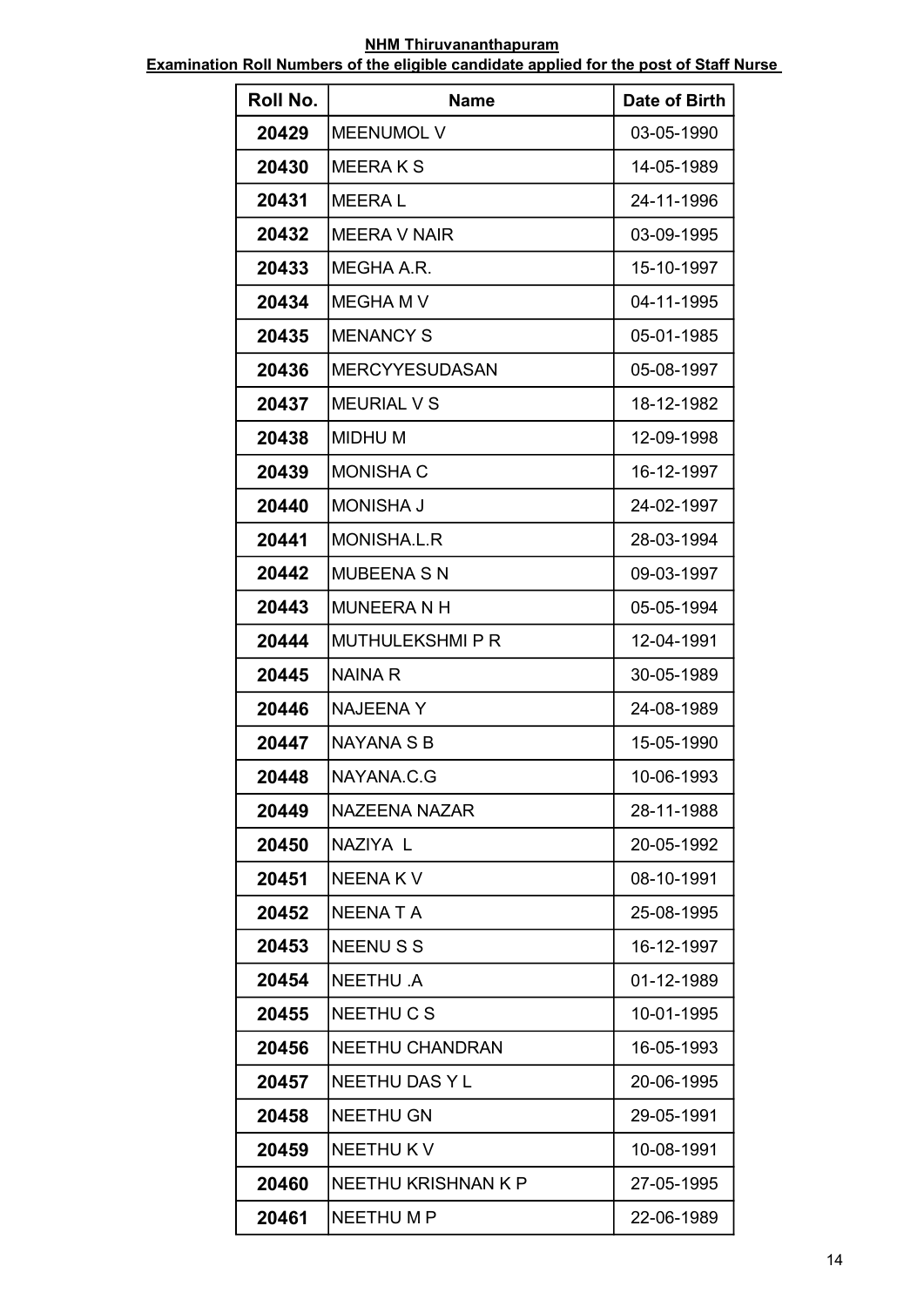| Roll No. | <b>Name</b>              | Date of Birth |
|----------|--------------------------|---------------|
| 20462    | <b>NEETHU MOHAN</b>      | 20-05-1995    |
| 20463    | <b>NEETHU MOHAN L</b>    | 16-03-1992    |
| 20464    | <b>NEETHU P</b>          | 21-01-1992    |
| 20465    | <b>NEETHUVS</b>          | 07-03-1995    |
| 20466    | NEETHU. C. L             | 17-04-1998    |
| 20467    | NEETHU.M.V               | 20-05-1997    |
| 20468    | NEETHUKRISHNAN.G         | 17-05-1991    |
| 20469    | NEETHUPRASAD U           | 01-03-1994    |
| 20470    | <b>NESSI P SIMON</b>     | 03-05-1998    |
| 20471    | <b>NIKHILA N T</b>       | 11-07-1989    |
| 20472    | <b>NIKHILA S K</b>       | 23-08-1997    |
| 20473    | <b>NIMIRAJ M</b>         | 22-01-1995    |
| 20474    | <b>NINCY DAS</b>         | 27-02-1992    |
| 20475    | NINI D S                 | 04-03-1991    |
| 20476    | <b>NISHA LAL</b>         | 01-12-1992    |
| 20477    | <b>NISHA N JOHN</b>      | 05-04-1990    |
| 20478    | <b>NISHA S</b>           | 15-03-1985    |
| 20479    | <b>NISHA S</b>           | 04-01-1991    |
| 20480    | NISSI J M                | 22-09-1989    |
| 20481    | <b>NISSI M RAJU</b>      | 02-12-1995    |
| 20482    | <b>NITHEESH PANKAJ P</b> | 23-10-1994    |
| 20483    | <b>NITHIN RAJ S</b>      | 23-10-1993    |
| 20484    | NITHINA R P              | 20-04-1993    |
| 20485    | <b>NITHYA G S</b>        | 29-04-1990    |
| 20486    | <b>NITHYAL</b>           | 23-05-1996    |
| 20487    | NITHYA N R               | 16-01-1986    |
| 20488    | <b>NITHYA S S</b>        | 09-05-1994    |
| 20489    | <b>NITHYAGNAIR</b>       | 09-05-1996    |
| 20490    | NIVYA S R                | 23-12-1993    |
| 20491    | <b>NUMEENATH N</b>       | 24-04-1989    |
| 20492    | PARVATHI GOPAL M         | 13-12-1996    |
| 20493    | <b>PRAJI P RAJ</b>       | 22-07-1992    |
| 20494    | <b>PRAKASH V S</b>       | 15-02-1982    |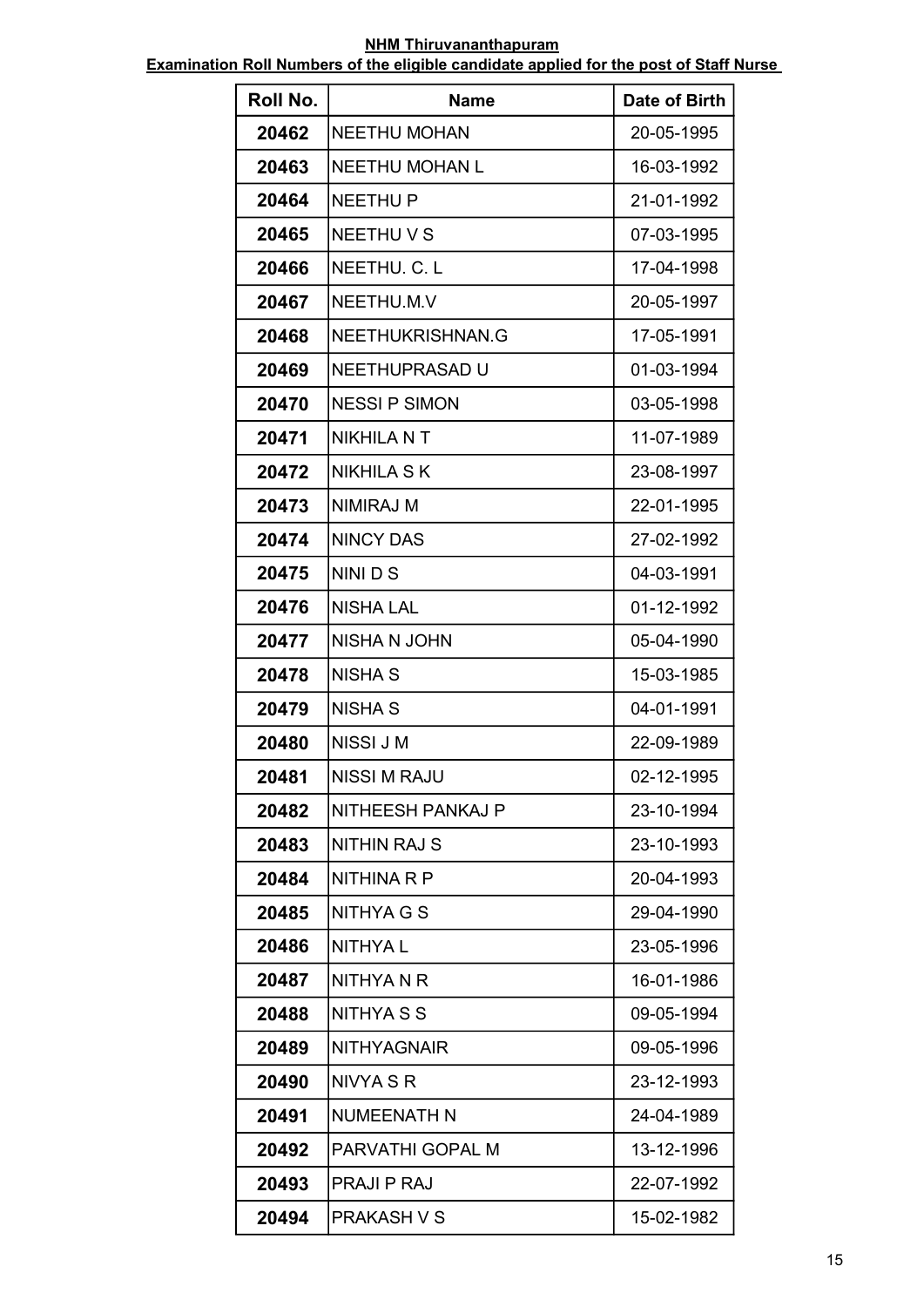| Roll No. | <b>Name</b>            | Date of Birth |
|----------|------------------------|---------------|
| 20495    | <b>PRATHIBHA R</b>     | 07-09-1984    |
| 20496    | <b>PRAVEEN T M</b>     | 21-05-1988    |
| 20497    | <b>PRAVITHA Y R</b>    | 19-05-1999    |
| 20498    | PREEJAN V              | 23-07-1996    |
| 20499    | PREEJA V               | 08-05-1984    |
| 20500    | PREETHA B              | 20-03-1994    |
| 20501    | <b>PREETHIR</b>        | 23-08-1996    |
| 20502    | PREETHY K P            | 27-11-1988    |
| 20503    | PREETHY PV             | 28-05-1988    |
| 20504    | <b>PRINCY L R</b>      | 28-05-1989    |
| 20505    | PRIYA C V              | 27-03-1996    |
| 20506    | PRIYA R S              | 19-05-1995    |
| 20507    | PRIYA, T. P            | 01-01-1992    |
| 20508    | <b>PRIYAMOL B E</b>    | 31-01-1997    |
| 20509    | PRIYANKA B S           | 22-07-1991    |
| 20510    | PRIYANKA G.RAJ         | 05-06-1995    |
| 20511    | PRIYANKA PRAKASH       | 03-12-1996    |
| 20512    | R.LAXMI                | 02-03-1997    |
| 20513    | RACHANA A M NAIR       | 25-05-1992    |
| 20514    | <b>RAGHY RL</b>        | 30-05-1991    |
| 20515    | <b>RAHUL B</b>         | 30-04-1997    |
| 20516    | <b>RAHUL KRISHNA S</b> | 22-06-1996    |
| 20517    | <b>RAJALEKSHMI R</b>   | 26-01-1995    |
| 20518    | RAJANI RAJ TO          | 30-05-1981    |
| 20519    | <b>RAJANI S</b>        | 15-05-1987    |
| 20520    | RAJASREE R L           | 29-05-1992    |
| 20521    | RAJASREE. H.S.         | 06-09-1996    |
| 20522    | <b>RAJEEV RAJ</b>      | 09-11-1997    |
| 20523    | <b>RAJI R G</b>        | 31-05-1991    |
| 20524    | <b>RAJI R S</b>        | 11-08-1989    |
| 20525    | <b>RAJI RAJAN R L</b>  | 01-04-1993    |
| 20526    | <b>RAJIS</b>           | 25-05-1995    |
| 20527    | <b>RAJI S R</b>        | 19-05-1987    |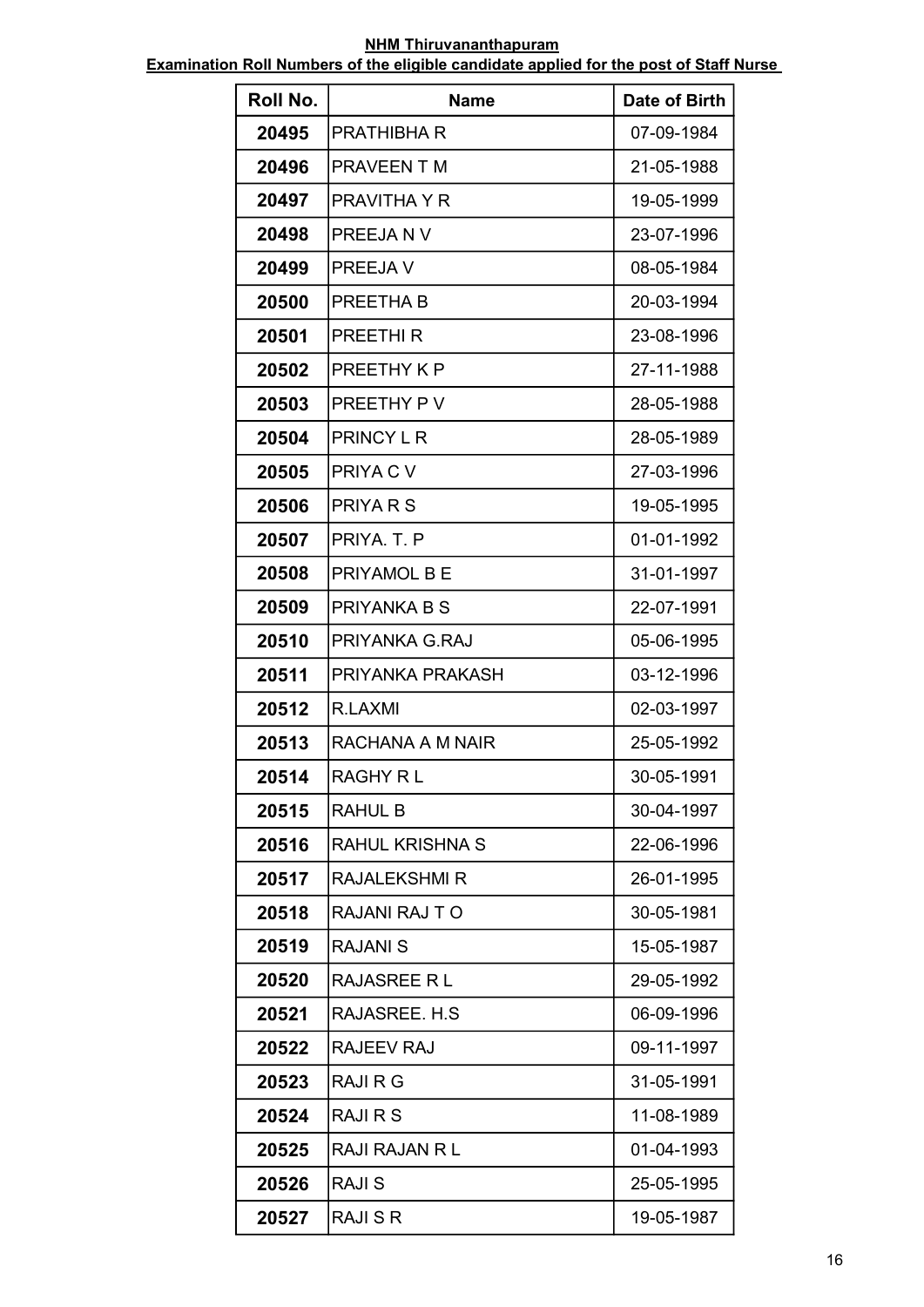| Roll No. | <b>Name</b>               | Date of Birth |
|----------|---------------------------|---------------|
| 20528    | RAJI SOBHANA              | 27-05-1986    |
| 20529    | <b>RAJIMOL R S</b>        | 25-05-1988    |
| 20530    | <b>RAJIMOL V</b>          | 26-04-1985    |
| 20531    | RAJITHA KUMARI R          | 06-02-1982    |
| 20532    | RAJITHA RAJAN J R         | 11-10-1991    |
| 20533    | <b>RAJU GURU S R</b>      | 03-09-1990    |
| 20534    | <b>RAKENDU B S</b>        | 10-07-1996    |
| 20535    | <b>RAKHI A S</b>          | 21-09-1993    |
| 20536    | <b>RAKHIJS</b>            | 28-05-1993    |
| 20537    | <b>RAKHIS</b>             | 27-12-1990    |
| 20538    | <b>RAKHI S R</b>          | 20-04-1990    |
| 20539    | RAKHI V J                 | 03-05-1997    |
| 20540    | <b>RAKHIMOL C R</b>       | 10-05-1986    |
| 20541    | <b>RAMYA S K</b>          | 15-10-1987    |
| 20542    | RATHEESH. R               | 17-03-1984    |
| 20543    | <b>REENA RANI R</b>       | 01-05-1983    |
| 20544    | REHANA RAJAN              | 17-11-1989    |
| 20545    | <b>REJEESHA MOL N</b>     | 24-09-1994    |
| 20546    | REJI A T                  | 05-10-1995    |
| 20547    | <b>REJIS</b>              | 03-04-1990    |
| 20548    | <b>REKHABL</b>            | 11-05-1990    |
| 20549    | <b>REKHARV</b>            | 16-05-1984    |
| 20550    | <b>REMYAAS</b>            | 04-12-1995    |
| 20551    | <b>REMYA KRISHNAN C K</b> | 13-09-1990    |
| 20552    | <b>REMYAR</b>             | 01-06-1995    |
| 20553    | REMYA R B                 | 07-11-1981    |
| 20554    | REMYA R M                 | 05-07-1997    |
| 20555    | REMYA R M                 | 20-01-1996    |
| 20556    | <b>REMYAS</b>             | 18-05-1991    |
| 20557    | <b>REMYAS</b>             | 25-05-1993    |
| 20558    | <b>REMYA THANKARAJAN</b>  | 31-05-1984    |
| 20559    | <b>REMYA XAVIER</b>       | 23-02-1997    |
| 20560    | REMYA.P                   | 14-06-1988    |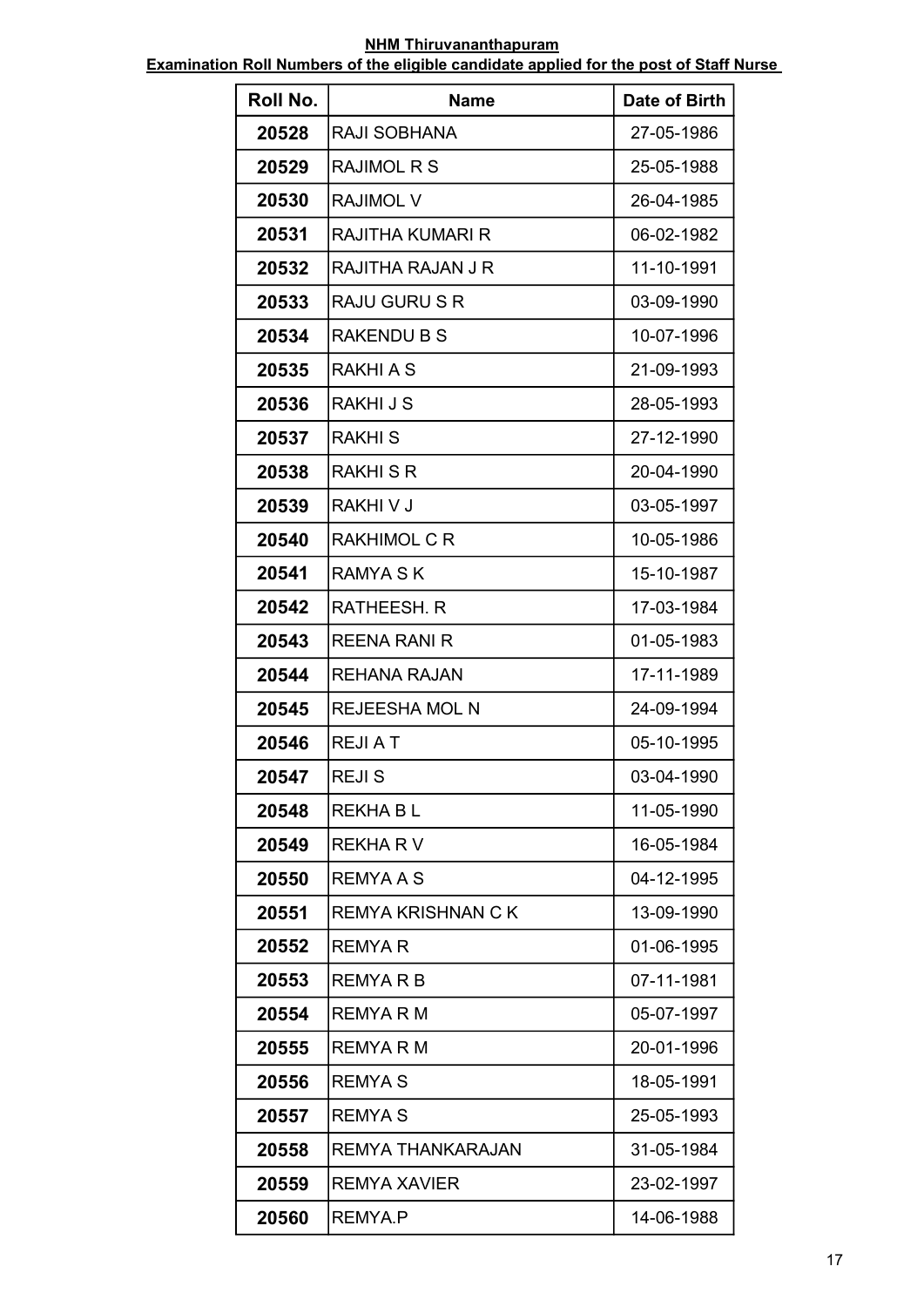| Roll No. | <b>Name</b>             | Date of Birth |
|----------|-------------------------|---------------|
| 20561    | <b>RENJINI M G</b>      | 08-07-1990    |
| 20562    | <b>RENJISH RV</b>       | 08-05-1988    |
| 20563    | <b>RENJITHA L RAJAN</b> | 04-02-1998    |
| 20564    | <b>RENJITHA RL</b>      | 30-05-1995    |
| 20565    | <b>RENJITHA SJ</b>      | 09-01-1994    |
| 20566    | <b>RENJU B</b>          | 08-08-1992    |
| 20567    | <b>RENJU S SUDHAKAR</b> | 19-05-1993    |
| 20568    | <b>RESHMA B R</b>       | 17-04-1994    |
| 20569    | <b>RESHMA B R</b>       | 07-10-1996    |
| 20570    | <b>RESHMA B S</b>       | 05-05-1997    |
| 20571    | <b>RESHMA BABU S</b>    | 09-07-1997    |
| 20572    | <b>RESHMADS</b>         | 01-12-1995    |
| 20573    | <b>RESHMA G R</b>       | 30-05-1995    |
| 20574    | RESHMA GANGADHARAN R    | 04-10-1996    |
| 20575    | <b>RESHMA J</b>         | 08-05-1994    |
| 20576    | <b>RESHMALS</b>         | 10-05-1992    |
| 20577    | <b>RESHMAPB</b>         | 28-05-1990    |
| 20578    | <b>RESHMAR</b>          | 13-11-1993    |
| 20579    | <b>RESHMARS</b>         | 22-07-1997    |
| 20580    | <b>RESHMARS</b>         | 24-10-1997    |
| 20581    | <b>RESHMA RAJ R</b>     | 11-04-1993    |
| 20582    | <b>RESHMA RAJEEV</b>    | 08-12-1995    |
| 20583    | <b>RESHMA REGUNATH</b>  | 16-05-1990    |
| 20584    | <b>RESHMA REMESH</b>    | 12-05-1992    |
| 20585    | <b>RESHMA S</b>         | 02-09-1989    |
| 20586    | <b>RESHMA S</b>         | 15-06-1990    |
| 20587    | <b>RESHMA S</b>         | 10-12-1991    |
| 20588    | <b>RESHMA SURESH</b>    | 01-01-1997    |
| 20589    | <b>RESHMIRN</b>         | 12-04-1996    |
| 20590    | <b>RESHMISR</b>         | 31-05-1992    |
| 20591    | <b>RESMI A NAIR</b>     | 16-04-1993    |
| 20592    | <b>RESMILJ</b>          | 19-09-1996    |
| 20593    | <b>RESMISS</b>          | 17-05-1994    |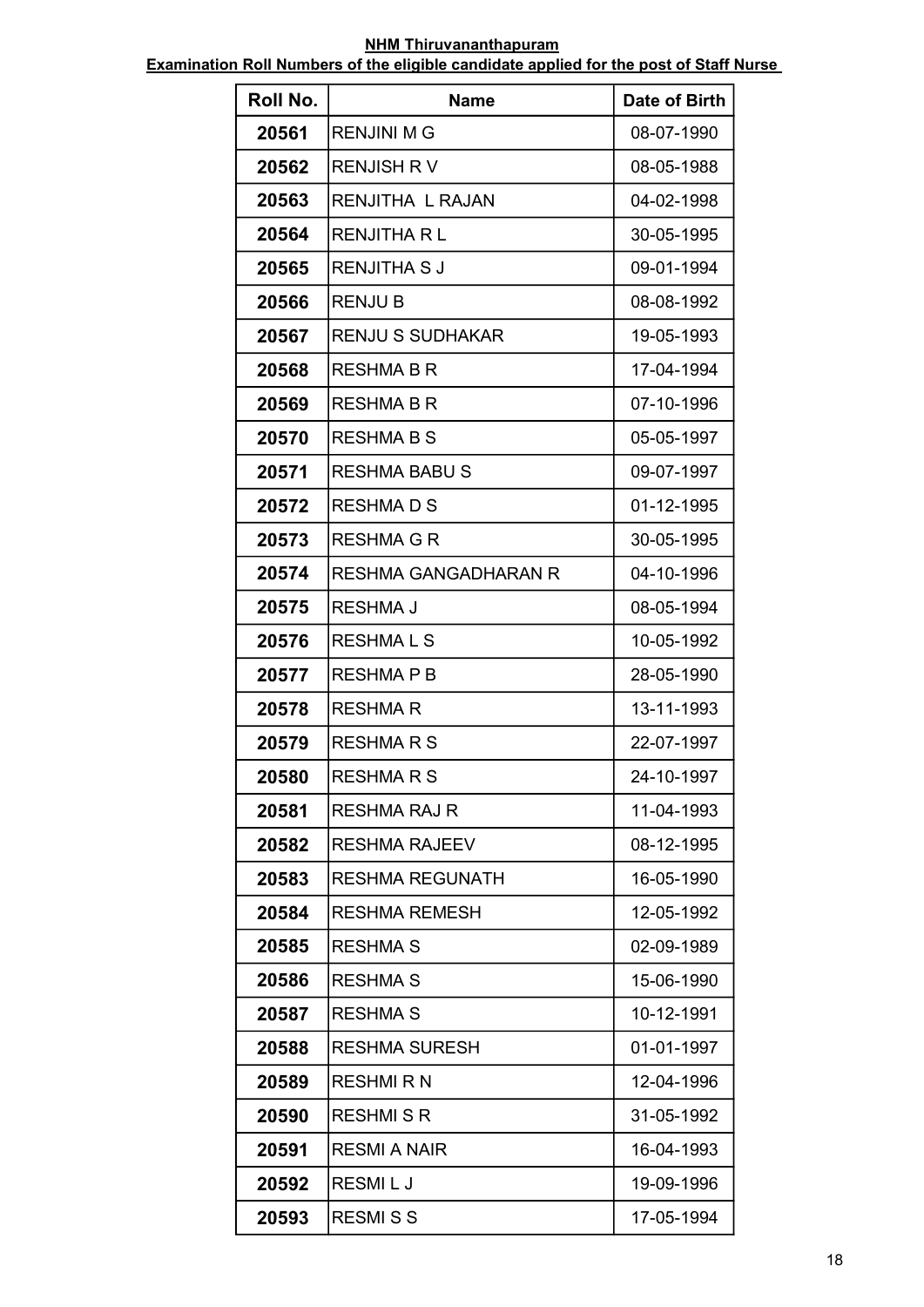| Roll No. | <b>Name</b>               | Date of Birth |
|----------|---------------------------|---------------|
| 20594    | <b>RESMI THANKAPPAN R</b> | 15-04-1995    |
| 20595    | <b>REVATHY J</b>          | 17-08-1991    |
| 20596    | <b>REVATHY M</b>          | 11-08-1991    |
| 20597    | <b>RINCY JOSE</b>         | 01-06-1987    |
| 20598    | <b>RINI THANKAM JACOB</b> | 28-02-1987    |
| 20599    | <b>ROHINI B</b>           | 15-06-1996    |
| 20600    | <b>ROHINI G M</b>         | 19-10-1997    |
| 20601    | <b>RUBY S</b>             | 08-05-1990    |
| 20602    | <b>RUPHINA CYRIL</b>      | 30-05-1986    |
| 20603    | <b>RUTH S</b>             | 12-11-1988    |
| 20604    | <b>SAHITHYA S</b>         | 14-05-1990    |
| 20605    | <b>SAJANA MOL S.R</b>     | 04-06-1993    |
| 20606    | SAJEENA A S               | 12-03-1987    |
| 20607    | <b>SAJINI S S</b>         | 16-05-1988    |
| 20608    | <b>SAJITHA M</b>          | 11-12-1998    |
| 20609    | <b>SAJNA S</b>            | 07-12-1994    |
| 20610    | <b>SALISS</b>             | 10-04-1996    |
| 20611    | <b>SALINI CHITRA B</b>    | 10-06-1991    |
| 20612    | <b>SALINI S S</b>         | 15-05-1991    |
| 20613    | SANDHYA DEVI O            | 10-04-1984    |
| 20614    | SANDHYA B                 | 06-10-1988    |
| 20615    | SANDHYA R S               | 28-05-1989    |
| 20616    | <b>SANDHYAT</b>           | 27-05-1990    |
| 20617    | <b>SANDHYA V.S</b>        | 19-09-1989    |
| 20618    | SANDRA GS                 | 21-12-1997    |
| 20619    | SANDRA HAREENDRAN         | 25-12-1997    |
| 20620    | SANDRA.T.L                | 25-12-1998    |
| 20621    | <b>SANDRAMOL KR</b>       | 09-08-1997    |
| 20622    | SANGEETHA VALSAN V S      | 15-02-1989    |
| 20623    | SANGEETHA, C. G           | 31-05-1988    |
| 20624    | <b>SANJITH S</b>          | 20-05-1996    |
| 20625    | <b>SANOOJA SN</b>         | 20-10-1991    |
| 20626    | <b>SANTHI B</b>           | 31-05-1992    |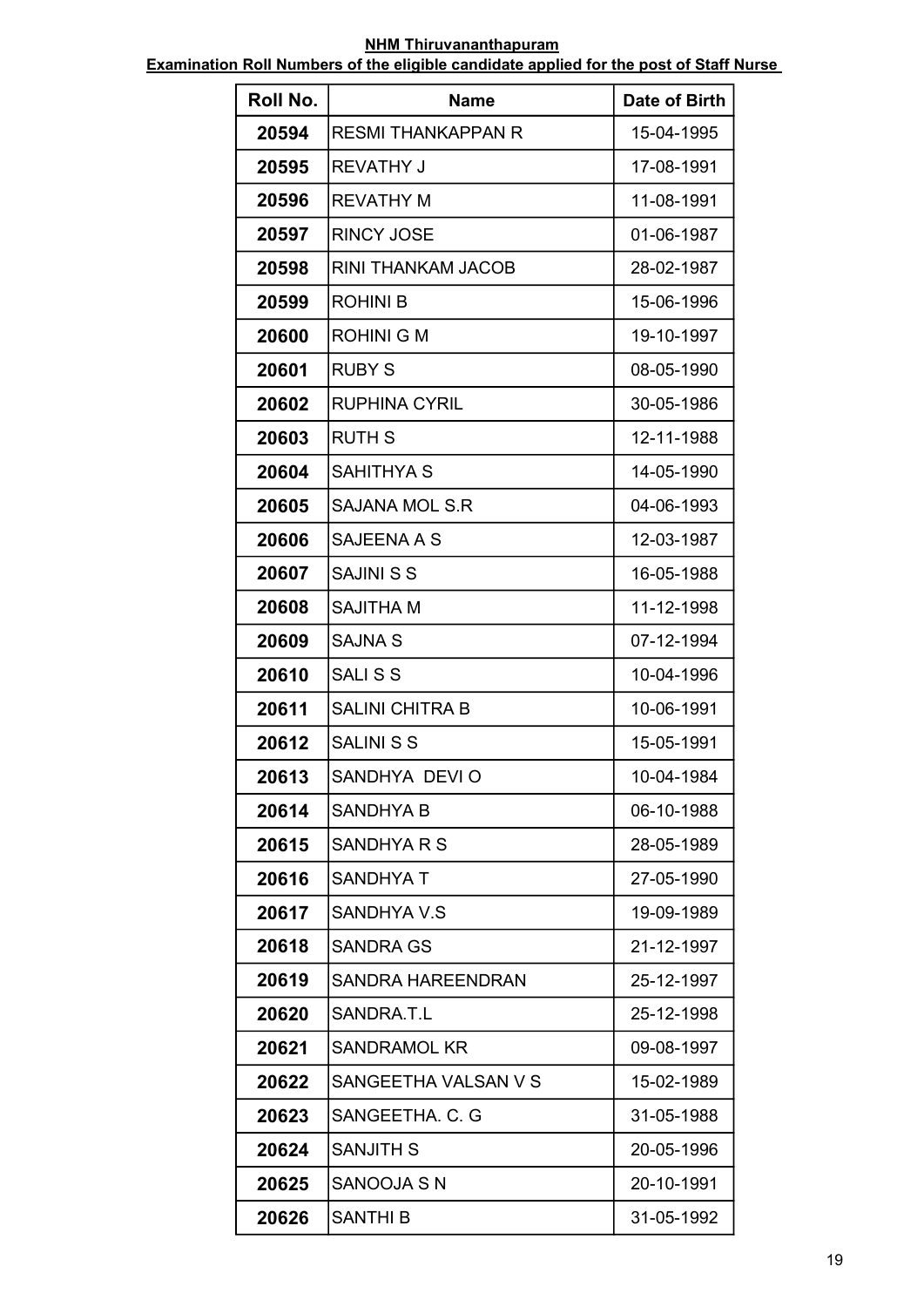| Roll No. | <b>Name</b>             | Date of Birth |
|----------|-------------------------|---------------|
| 20627    | SANTHIKRISHNA V S       | 29-03-1990    |
| 20628    | SANTHIMOL LU            | 05-08-1994    |
| 20629    | SARANYA B S             | 09-01-1996    |
| 20630    | <b>SARANYA C G</b>      | 10-12-1996    |
| 20631    | <b>SARANYA G S</b>      | 13-08-1990    |
| 20632    | SARANYA J               | 02-02-1995    |
| 20633    | SARANYA K               | 10-10-1995    |
| 20634    | SARANYA KRISHNAN U      | 13-04-1993    |
| 20635    | SARANYA M P             | 24-10-1984    |
| 20636    | SARANYA N U             | 05-02-1992    |
| 20637    | SARANYA RAJ B R         | 31-05-1991    |
| 20638    | <b>SARANYA S</b>        | 11-06-1994    |
| 20639    | SARANYA SANTHOSH        | 31-07-1990    |
| 20640    | SARANYA V S             | 03-02-1992    |
| 20641    | <b>SARIGA KOKKODU R</b> | 05-08-1986    |
| 20642    | SARIKA C S              | 16-08-1988    |
| 20643    | SARITHA S               | 13-10-1996    |
| 20644    | SATHEESH KUMAR M S      | 21-05-1993    |
| 20645    | <b>SAUMYA V S</b>       | 05-04-1990    |
| 20646    | SAVITHA S S             | 05-11-1984    |
| 20647    | <b>SELIN C RAJ</b>      | 15-10-1988    |
| 20648    | <b>SETHULEKSHMI J</b>   | 17-01-1997    |
| 20649    | SHAFNA S N              | 22-06-1998    |
| 20650    | SHAHAANA S N            | 03-06-1992    |
| 20651    | SHAHANAS J S            | 20-12-1996    |
| 20652    | SHAINI DJ               | 02-01-1983    |
| 20653    | SHAINI M                | 15-05-1987    |
| 20654    | <b>SHAJINA S</b>        | 15-04-1996    |
| 20655    | <b>SHALINI A</b>        | 30-05-1986    |
| 20656    | SHALINI JOHNS J L       | 21-05-1991    |
| 20657    | <b>SHALINI V S</b>      | 08-02-1995    |
| 20658    | SHAMEERA BEEGUM S       | 02-05-1995    |
| 20659    | <b>SHANAVAS B</b>       | 05-12-1991    |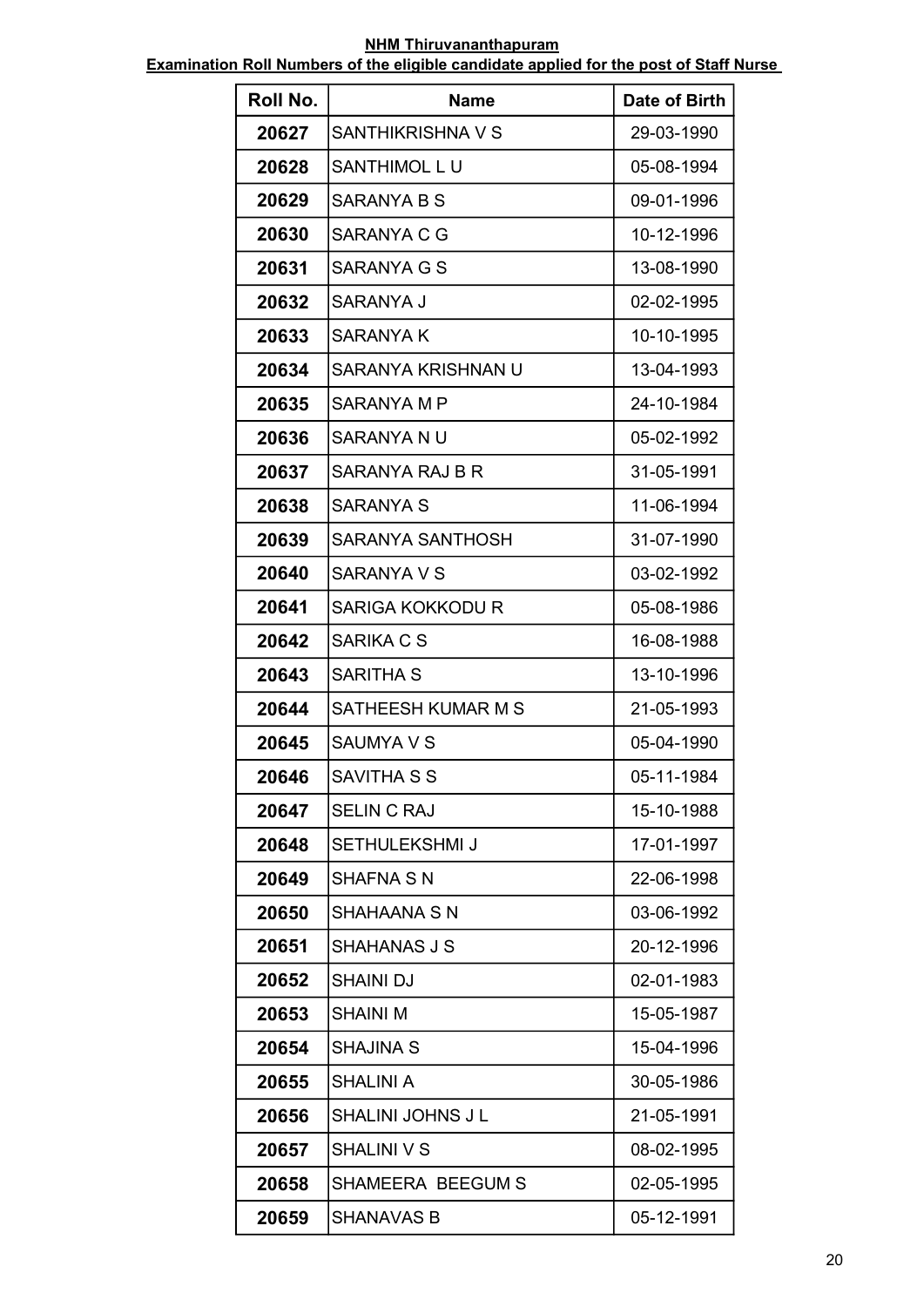| Roll No. | <b>Name</b>            | Date of Birth |
|----------|------------------------|---------------|
| 20660    | SHEEJA C S             | 28-05-1993    |
| 20661    | SHEELA Y M             | 30-05-1992    |
| 20662    | SHEENA C R             | 20-05-1994    |
| 20663    | SHEENA DAS N S         | 09-11-1994    |
| 20664    | SHEMI.A.S              | 13-05-1988    |
| 20665    | SHERIN J R             | 05-04-1992    |
| 20666    | <b>SHERLY SV</b>       | 06-05-1993    |
| 20667    | <b>SHIFANA S S</b>     | 13-11-1996    |
| 20668    | <b>SHILPA SHAJI</b>    | 09-12-1997    |
| 20669    | <b>SHIMNA S</b>        | 26-03-1993    |
| 20670    | <b>SHINU C</b>         | 05-06-1989    |
| 20671    | <b>SHINY L M</b>       | 30-05-1987    |
| 20672    | <b>SHIRAS A</b>        | 20-05-1983    |
| 20673    | SHYAM MOHAN            | 17-05-1989    |
| 20674    | SHYNI V S              | 04-06-1989    |
| 20675    | SIJI JOHN S J          | 17-05-1990    |
| 20676    | <b>SILPA MOL K B</b>   | 26-06-1994    |
| 20677    | <b>SILPAMOL P S</b>    | 23-07-1990    |
| 20678    | SIMI M S               | 12-02-1995    |
| 20679    | SIMI S S               | 21-05-1991    |
| 20680    | <b>SIMI SURESH V</b>   | 30-05-1989    |
| 20681    | <b>SIMI SUSEELAN S</b> | 27-05-1986    |
| 20682    | <b>SIMI THANKACHAN</b> | 31-01-1983    |
| 20683    | SINCHUT                | 20-05-1996    |
| 20684    | SINDHU <sub>S</sub>    | 25-05-1987    |
| 20685    | SINDHU V N             | 29-05-1993    |
| 20686    | SIREESHA C WILSON      | 26-06-1998    |
| 20687    | <b>SIVA SUDHEESAN</b>  | 29-12-1990    |
| 20688    | <b>SIVAPRIYA VS</b>    | 03-08-1997    |
| 20689    | SMITHA DAS P Y         | 31-05-1988    |
| 20690    | SNEHA A S              | 08-03-1998    |
| 20691    | SOBHA.R                | 31-05-1991    |
| 20692    | SOBHA.S                | 27-02-1984    |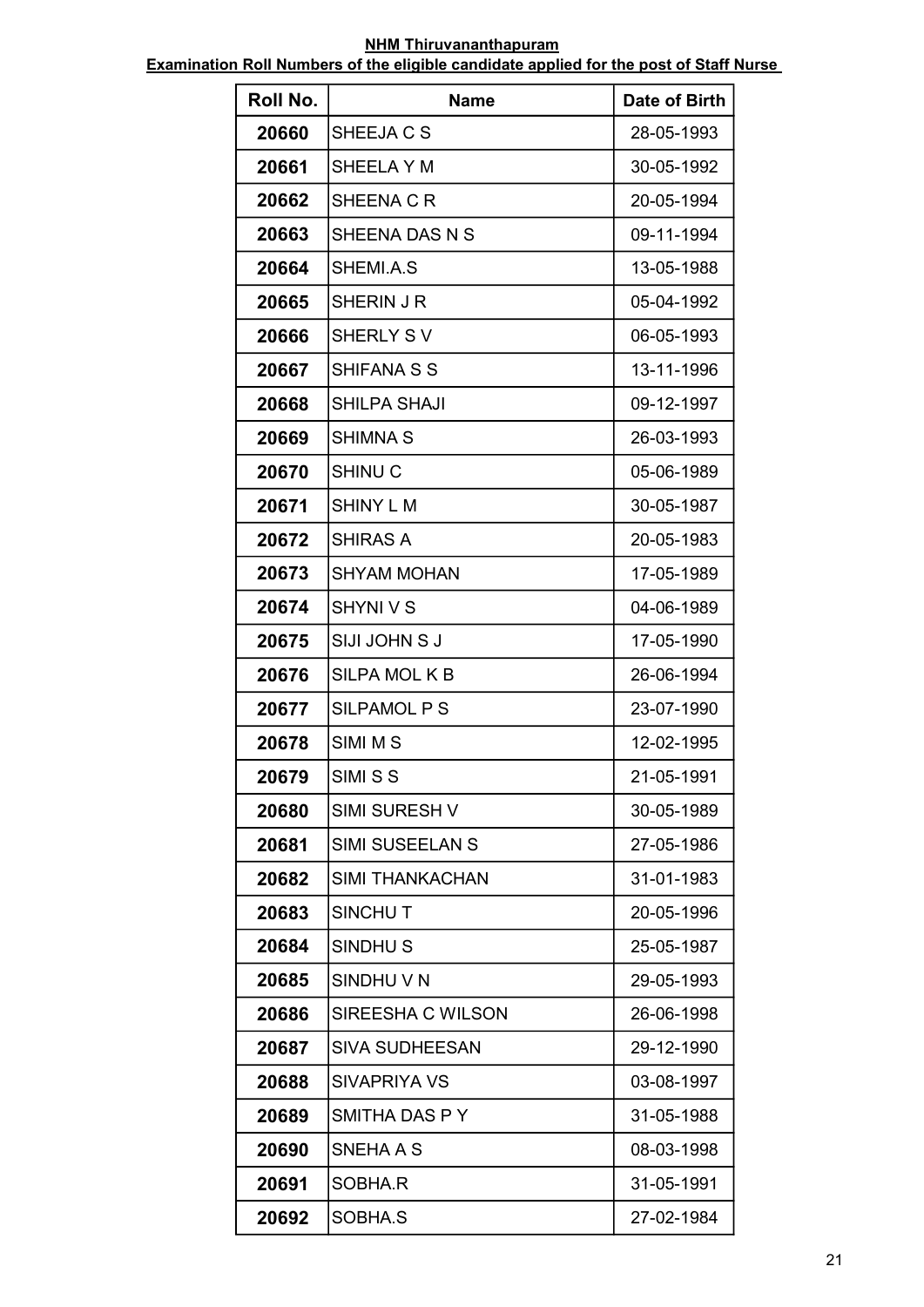| Roll No. | <b>Name</b>               | Date of Birth |
|----------|---------------------------|---------------|
| 20693    | <b>SONIAKG</b>            | 22-02-1995    |
| 20694    | SONIYA V S                | 08-05-1993    |
| 20695    | <b>SONY SELIN SALOMAN</b> | 26-08-1984    |
| 20696    | <b>SOORYAM</b>            | 17-06-1993    |
| 20697    | <b>SOORYA S NAIR</b>      | 28-04-1996    |
| 20698    | <b>SOORYA S NAIR</b>      | 30-03-1986    |
| 20699    | SOORYALEKSHMI AR          | 14-11-1994    |
| 20700    | SOUJYA C                  | 25-04-1991    |
| 20701    | <b>SOUMYA G</b>           | 17-12-1990    |
| 20702    | <b>SOUMYA MOL SS</b>      | 02-03-1993    |
| 20703    | <b>SOUMYARS</b>           | 30-05-1989    |
| 20704    | <b>SOUMYA RAJ</b>         | 12-01-1994    |
| 20705    | <b>SOUMYA RANI P</b>      | 26-11-1987    |
| 20706    | <b>SOUMYA S R</b>         | 25-05-1990    |
| 20707    | <b>SOUMYA STEPHEN S M</b> | 25-05-1991    |
| 20708    | <b>SOUMYA VIJAYAN S</b>   | 16-05-1988    |
| 20709    | SOUMYA.S.A                | 06-04-1995    |
| 20710    | <b>SRADDHA S S</b>        | 10-02-1995    |
| 20711    | SREECHITHRA.C             | 07-09-1988    |
| 20712    | <b>SREEDEVIPN</b>         | 21-51989      |
| 20713    | <b>SREEDEVIRP</b>         | 31-05-1986    |
| 20714    | <b>SREEDEVI S</b>         | 26-08-1989    |
| 20715    | <b>SREEDEVI S S</b>       | 03-05-1988    |
| 20716    | <b>SREEJAB</b>            | 30-05-1993    |
| 20717    | <b>SREEJA S</b>           | 02-08-1990    |
| 20718    | <b>SREEJA S</b>           | 16-09-1992    |
| 20719    | <b>SREEJA S NAIR</b>      | 03-08-1996    |
| 20720    | <b>SREEJA S R</b>         | 20-01-1994    |
| 20721    | <b>SREEJA SREEKUMAR</b>   | 05-07-1995    |
| 20722    | <b>SREEJAU</b>            | 30-03-1993    |
| 20723    | <b>SREEJITHA S</b>        | 22-09-1995    |
| 20724    | <b>SREEKALA B</b>         | 25-04-1984    |
| 20725    | <b>SREEKEERTHI R</b>      | 03-02-1999    |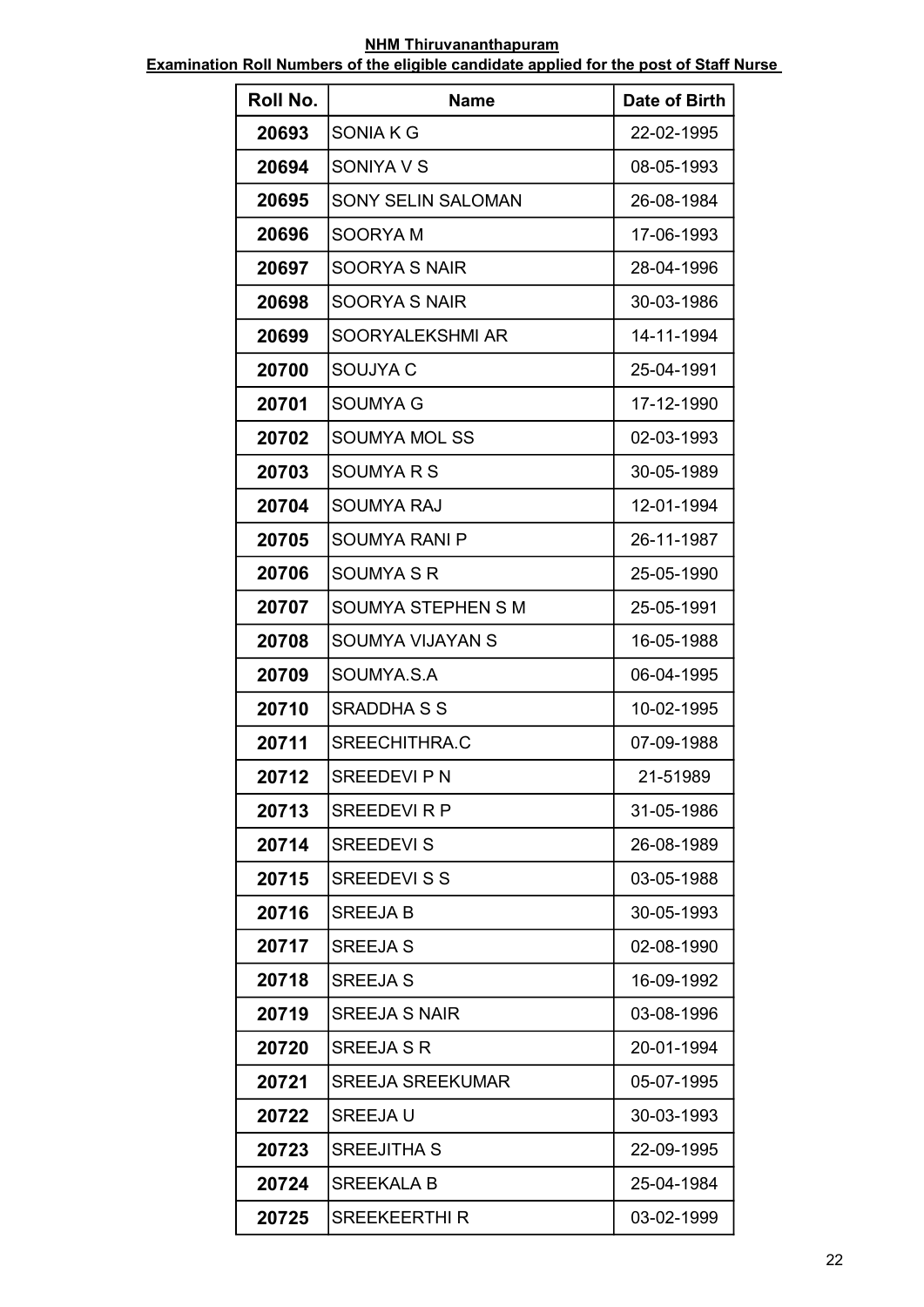| Roll No. | <b>Name</b>             | Date of Birth |
|----------|-------------------------|---------------|
| 20726    | <b>SREEKUTTY KV</b>     | 21-09-1996    |
| 20727    | <b>SREEKUTTY L R</b>    | 28-05-1995    |
| 20728    | <b>SREELEKSHMI A P</b>  | 19-05-1990    |
| 20729    | <b>SREELEKSHMI M</b>    | 01-05-1997    |
| 20730    | <b>SREELEKSHMI S J</b>  | 22-09-1998    |
| 20731    | <b>SREELEKSHMY N R</b>  | 24-06-1991    |
| 20732    | <b>SRUTHI S</b>         | 05-05-1998    |
| 20733    | <b>SRUTHI SL</b>        | 21-08-1998    |
| 20734    | <b>STEFFY V DAS</b>     | 31-03-1995    |
| 20735    | <b>STEPHINA LAZER</b>   | 06-02-1996    |
| 20736    | <b>SUBHASH S</b>        | 02-02-1991    |
| 20737    | <b>SUBIBS</b>           | 30-05-1988    |
| 20738    | <b>SUCHITHRA S NAIR</b> | 30-11-1993    |
| 20739    | <b>SUCHITHRA S S</b>    | 27-09-1996    |
| 20740    | SUDHI MOHAN.M.V         | 16-04-1985    |
| 20741    | <b>SUJAL</b>            | 21-07-1987    |
| 20742    | SUJI V R                | 25-05-1986    |
| 20743    | <b>SUJITHA SL</b>       | 27-05-1995    |
| 20744    | SUKANYA G S             | 07-09-1992    |
| 20745    | <b>SUKANYA J S</b>      | 31-05-1990    |
| 20746    | <b>SUKANYA K S</b>      | 11-07-1995    |
| 20747    | <b>SULTHAN. A</b>       | 16-03-1991    |
| 20748    | <b>SUMIPS</b>           | 12-03-1987    |
| 20749    | <b>SUMIVS</b>           | 18-04-1989    |
| 20750    | <b>SUNI JOSE</b>        | 05-05-1991    |
| 20751    | <b>SUNILA S</b>         | 10-11-1995    |
| 20752    | SURYA A P               | 27-09-1995    |
| 20753    | <b>SURYA J</b>          | 30-04-1995    |
| 20754    | <b>SURYA S NAIR</b>     | 30-10-1992    |
| 20755    | <b>SURYA V NAIR</b>     | 05-02-1990    |
| 20756    | SURYA.I                 | 12-05-1986    |
| 20757    | <b>SWATHY SUNDAR</b>    | 25-05-1992    |
| 20758    | SYAM M S                | 23-04-1990    |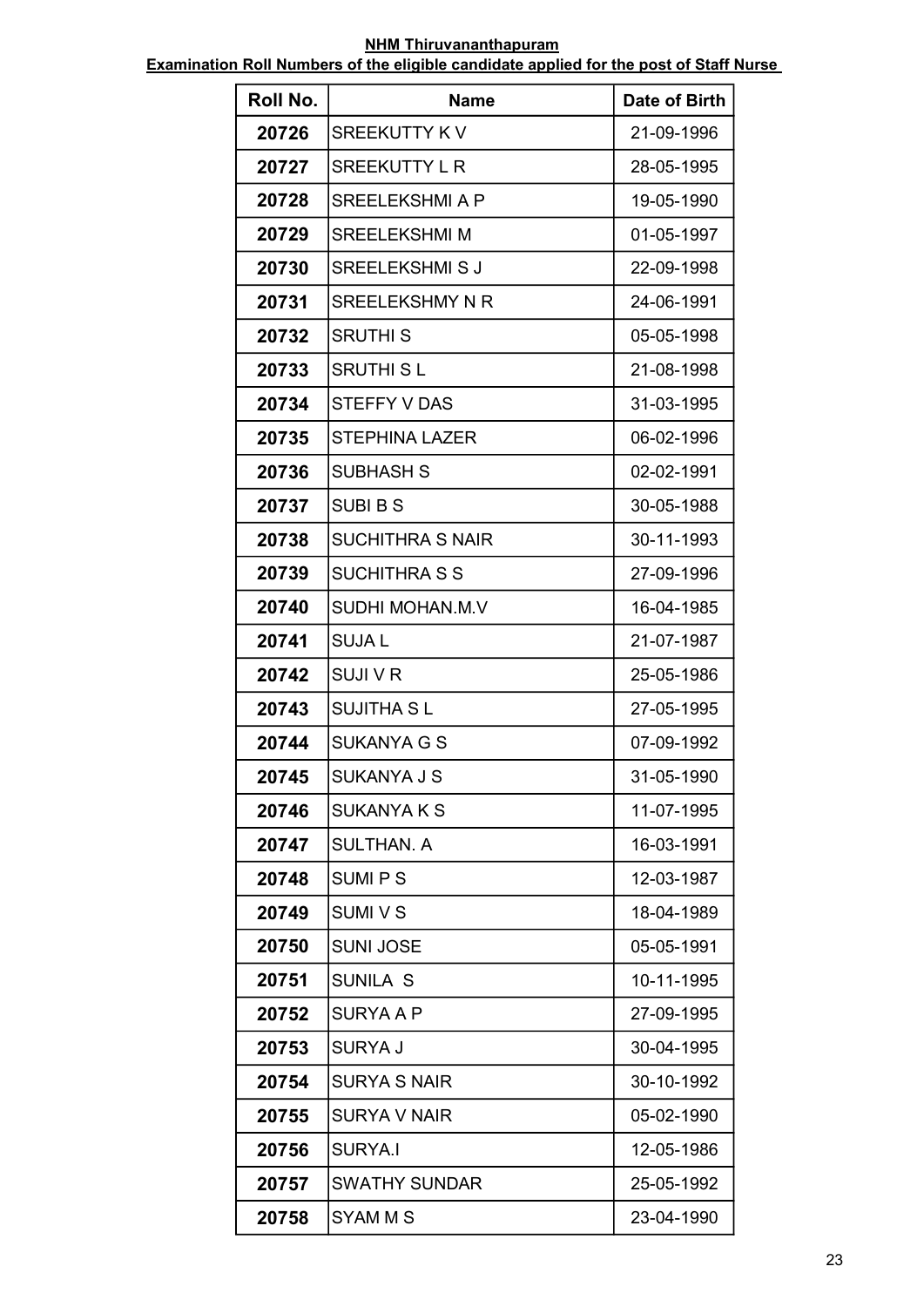| Roll No. | <b>Name</b>                | Date of Birth |
|----------|----------------------------|---------------|
| 20759    | THARA V S                  | 18-01-1989    |
| 20760    | THUSARA KRISHNAN A R       | 24-05-1993    |
| 20761    | THUSHARA V S               | 31-05-1990    |
| 20762    | <b>TINTU C P</b>           | 10-05-1991    |
| 20763    | <b>TINTU JOSEPH</b>        | 11-04-1989    |
| 20764    | <b>TITTU V S</b>           | 30-05-1987    |
| 20765    | <b>TYNA.K</b>              | 24-04-1995    |
| 20766    | <b>VAISAKH V S</b>         | 04-01-1997    |
| 20767    | <b>VAISHNA S S</b>         | 18-01-1990    |
| 20768    | <b>VARSHA G MOHAN</b>      | 20-09-1996    |
| 20769    | <b>VARSHAM V</b>           | 04-11-1995    |
| 20770    | <b>VEENAL</b>              | 04-03-1995    |
| 20771    | <b>VEENA S</b>             | 12-05-1990    |
| 20772    | VEENA V                    | 08-04-1993    |
| 20773    | <b>VIDHYA G</b>            | 14-06-1992    |
| 20774    | <b>VIDHYA VIJAYAN</b>      | 07-01-1996    |
| 20775    | VIDYA BHASI S              | 16-02-1995    |
| 20776    | <b>VIDYA RAJ S R</b>       | 27-05-1988    |
| 20777    | <b>VIDYA S S</b>           | 31-05-1990    |
| 20778    | VIDYA V U                  | 17-09-1993    |
| 20779    | VIJI V S                   | 12-12-1993    |
| 20780    | VIJI V S                   | 24-03-1998    |
| 20781    | <b>VIJILA B L</b>          | 26-05-1993    |
| 20782    | VIJIN DAVID D J            | 20-10-1997    |
| 20783    | <b>VIJISHA STEPHEN T S</b> | 13-03-1994    |
| 20784    | VIJITHA RAJ. P. V          | 29-04-1995    |
| 20785    | VIJITHARAJ U S             | 05-01-1995    |
| 20786    | <b>VIMISHA V M</b>         | 11-05-1997    |
| 20787    | <b>VIMITHA A V</b>         | 17-06-1988    |
| 20788    | <b>VINEESH MS</b>          | 15-02-1992    |
| 20789    | <b>VINEETH.V.VINCENT</b>   | 29-07-1989    |
| 20790    | <b>VINETHA V N</b>         | 08-02-1992    |
| 20791    | VINI V                     | 15-05-1989    |